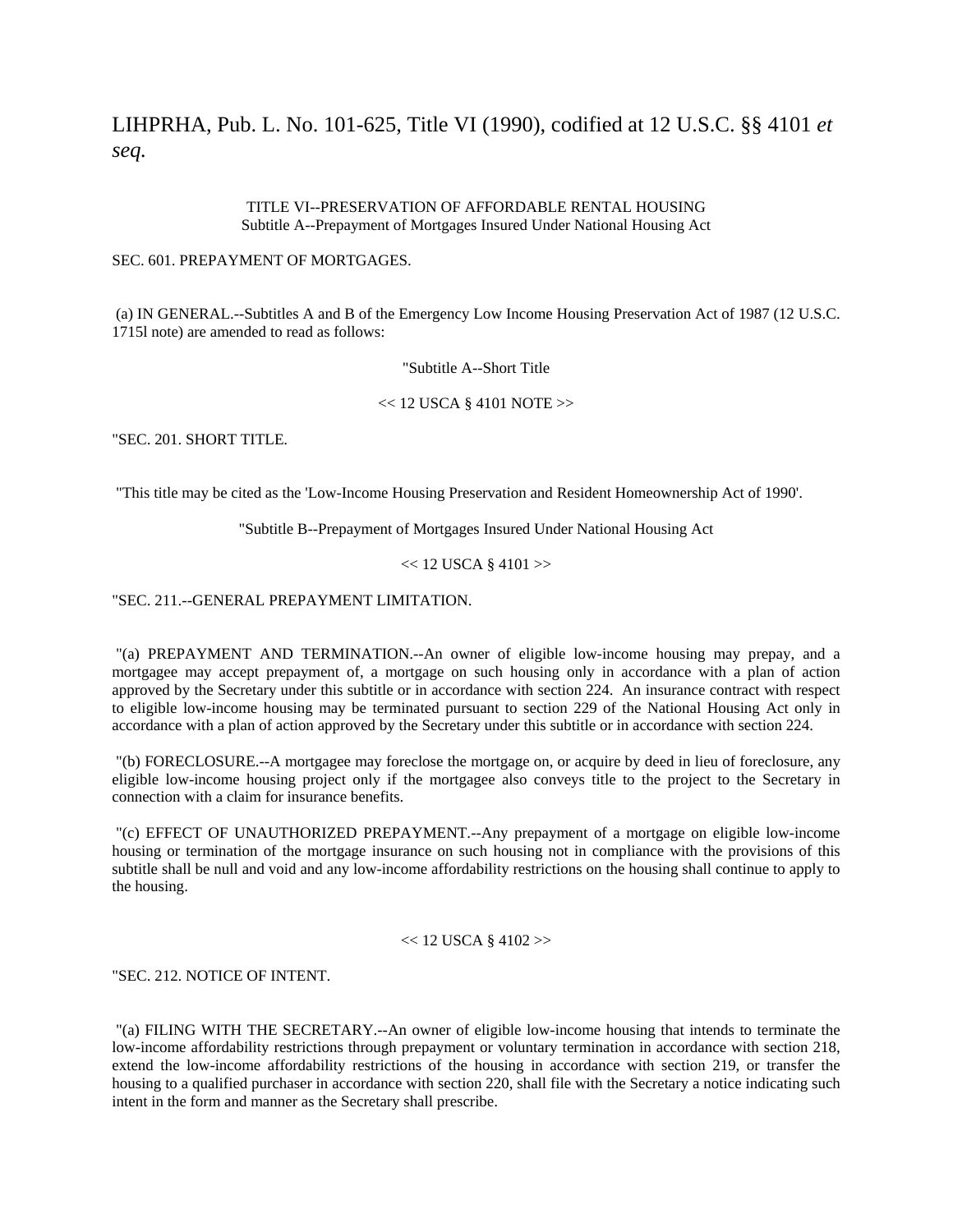"(b) FILING WITH THE STATE OR LOCAL GOVERNMENT, TENANTS, AND MORTGAGEE.--The owner, upon filing a notice of intent under this section, shall simultaneously file the notice of intent with the chief executive officer of the appropriate State or local government for the jurisdiction within which the housing is located and with the mortgagee, and shall inform the tenants of the housing of the filing.

 "(c) INELIGIBILITY FOR FILING.--An owner shall not be eligible to file a notice of intent under this section if the mortgage covering the housing--

 "(1) falls into default on or after the date of the enactment of the Cranston-Gonzalez National Affordable Housing Act; or

"(2)(A) fell into default before, but is current as of, such date; and

 "(B) the owner does not agree to recompense the appropriate Insurance Fund, in the amount the Secretary determines appropriate, for any losses sustained by the Fund as a result of any work-out or other arrangement agreed to by the Secretary and the owner with respect to the defaulted mortgage.

The Secretary shall carry out this subsection in a manner consistent with the provisions of section 203 of the Housing and Community Development Amendments of 1978.

### $<< 12$  USCA § 4103 $>>$

## "SEC. 213. APPRAISAL AND PRESERVATION VALUE OF ELIGIBLE LOW-INCOME HOUSING.

 "(a) APPRAISAL.--Upon receiving notice of intent regarding an eligible low- income housing project indicating an intent to extend the low-income affordability restrictions under section 219 or transfer the housing under section 220, the Secretary shall provide for determination of the preservation value of the housing, as follows:

 "(1) APPRAISERS.--The preservation value shall be determined by 2 independent appraisers, one of whom shall be selected by the Secretary and one of whom shall be selected by the owner. The appraisals shall be conducted not later than 4 months after filing the notice of intent under section 212, and the owner shall submit to the Secretary the appraisal made by the owner's selected appraiser not later than 90 days after receipt of the notice under paragraph (2). If the 2 appraisers fail to agree on the preservation value, and the Secretary and the owner also fail to agree on the preservation value, the Secretary and the owner shall jointly select and jointly compensate a third appraiser, whose appraisal shall be binding on the parties.

 "(2) NOTICE.--Not later than 30 days after the filing of a notice of intent to seek incentives under section 219 or transfer the property under section 220, the Secretary shall provide written notice to the owner filing the notice of intent of--

"(A) the need for the owner to acquire an appraisal of the property under paragraph (1);

"(B) the rules and guidelines for such appraisals;

"(C) the filing deadline for submission of the appraisal under paragraph (1);

"(D) the need for an appraiser retained by the Secretary to inspect the housing and project financial records; and

"(E) any delegation to the appropriate State agency by the Secretary of responsibilities regarding the appraisal.

 "(3) TIMELINESS.--The Secretary may approve a plan of action to receive incentives under section 219 or 220 only based upon an appraisal conducted in accordance with this subsection that is not more than 30 months old.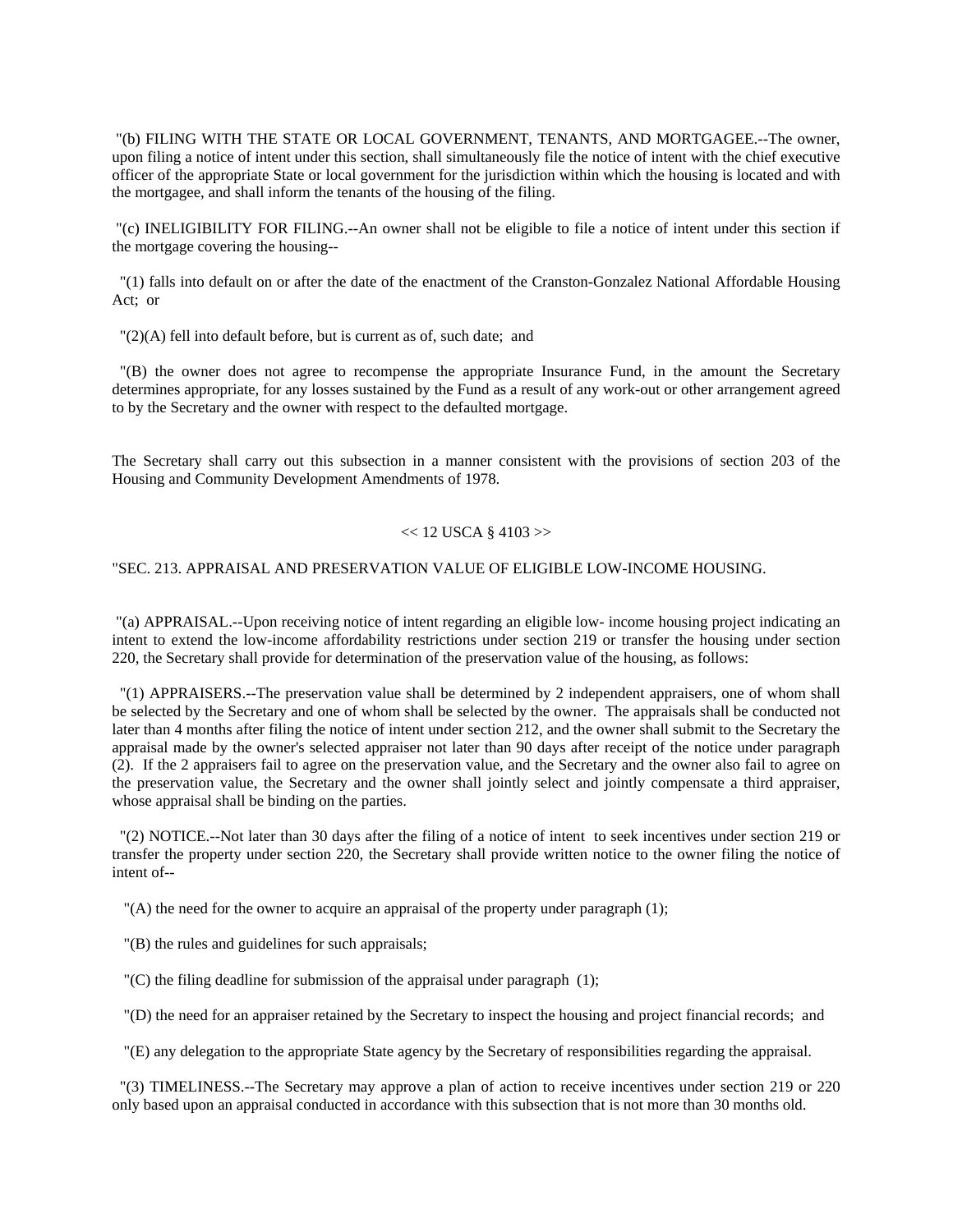"(b) PRESERVATION VALUE.--For purposes of this subtitle, the preservation value of eligible low-income housing appraised under this section shall be--

 "(1) for purposes of extending the low-income affordability restrictions and receiving incentives under section 219, the fair market value of the property based on the highest and best use of the property as residential rental housing; and

 "(2) for purposes of transferring the property under section 220 or 221, the fair market value of the housing based on the highest and best use of the property.

 "(c) GUIDELINES.--The Secretary shall provide written guidelines for appraisals of preservation value, which shall assume repayment of the existing federally assisted mortgage, termination of the existing low-income affordability restrictions, and costs of compliance with any State or local laws of general applicability. The guidelines may permit reliance upon assessments of rehabilitation needs and other conversion costs determined by an appropriate State agency, as determined by the Secretary. The guidelines shall instruct the appraiser to use the greater of actual project operating expenses at the time of the appraisal (based on the average of the actual project operating expenses during the preceding 3 years) or projected operating expenses after conversion in determining preservation value. The guidelines established by the Secretary shall not be inconsistent with customary appraisal standards. The guidelines shall also meet the following requirements:

 "(1) RESIDENTIAL RENTAL VALUE.--In the case of preservation value determined under subsection (b)(1), the guidelines shall assume conversion of the housing to market-rate rental housing and shall establish methods for (A) determining rehabilitation expenditures that would be necessary to bring the housing up to quality standards required to attract and sustain a market rate tenancy upon conversion, and (B) assessing other costs that the owner could reasonably be expected to incur if the owner converted the property to market-rate multifamily rental housing.

 "(2) HIGHEST AND BEST USE VALUE.--In the case of preservation value determined under subsection (b)(2), the guidelines shall assume conversion of the housing to highest and best use for the property and shall establish methods for (A) determining any rehabilitation expenditures that would be necessary to convert the housing to such use, and (B) assessing other costs that the owner could reasonably be expected to incur if the owner converted the property to its highest and best use.

#### $<< 12$  USCA § 4104 $>>$

## "SEC. 214. ANNUAL AUTHORIZED RETURN AND PRESERVATION RENTS.

 "(a) ANNUAL AUTHORIZED RETURN.--Pursuant to an appraisal under section 213, the Secretary shall determine the annual authorized return on the appraised housing, which shall be equal to 8 percent of the preservation equity (as such term is defined in section 229(8)).

 "(b) PRESERVATION RENTS.--The Secretary shall also determine the aggregate preservation rents under this subsection for each project appraised under section 213. The aggregate preservation rents shall be used solely for the purposes of comparison with Federal cost limits under section 215. Actual rents received by an owner (or a qualified purchaser) shall be determined pursuant to section 219, 220, or 221. The aggregate preservation rents shall be established as follows:

 "(1) EXTENSION OF AFFORDABILITY LIMITS.--The aggregate preservation rent for purposes of receiving incentives pursuant to extension of the low-income affordability restrictions under section 219 shall be the gross potential income for the project, determined by the Secretary, that would be required to support the following costs:

"(A) The annual authorized return determined under subsection (a).

"(B) Debt service on any rehabilitation loan for the housing.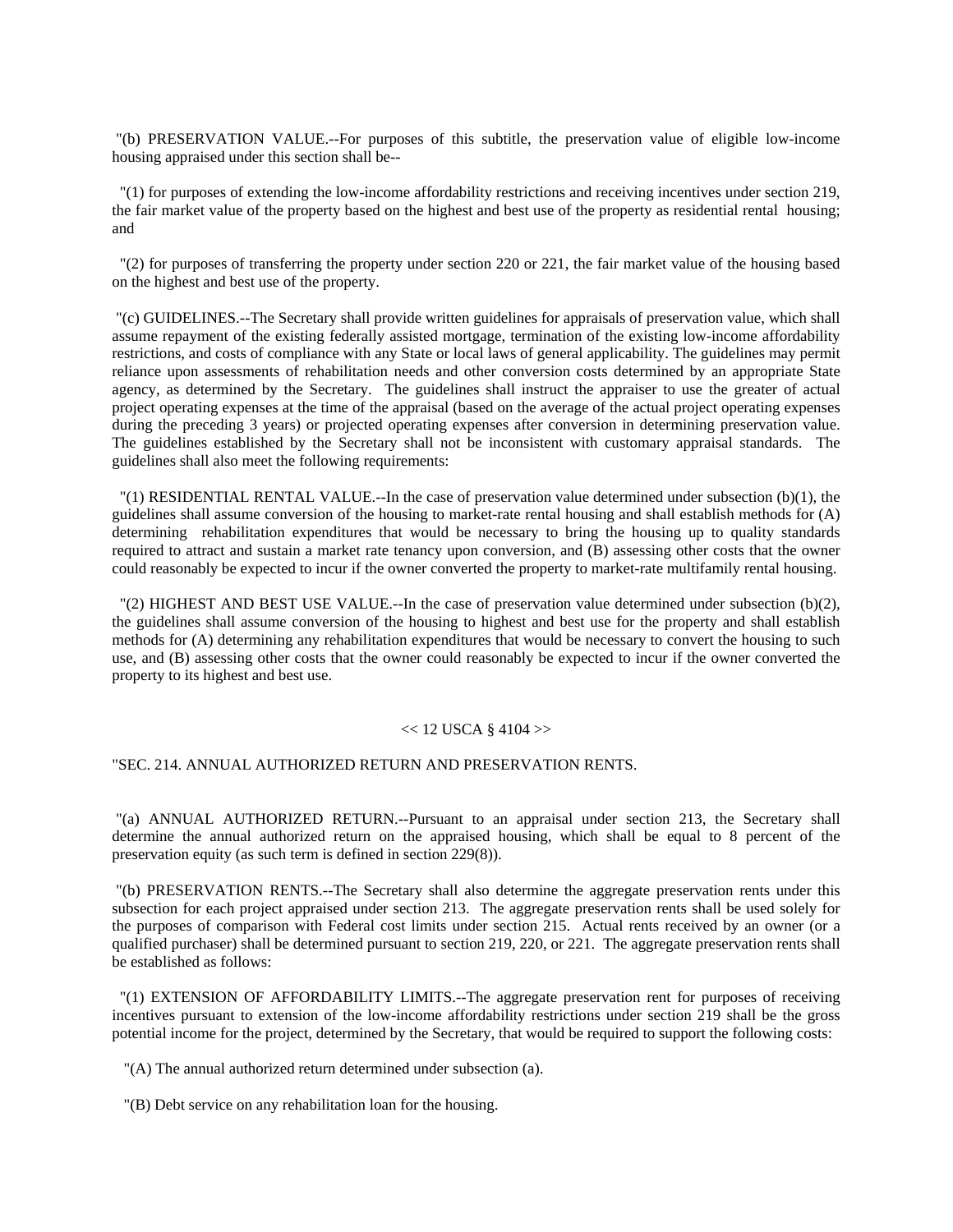"(C) Debt service on the federally-assisted mortgage for the housing.

"(D) Project operating expenses.

"(E) Adequate reserves.

 "(2) SALE.--The aggregate preservation rent for purposes of receiving incentives pursuant to sale under section 220 or 221 shall be the gross income for the project determined by the Secretary, that would be required to support the following costs:

"(A) Debt service on the loan for acquisition of the housing.

"(B) Debt service on any rehabilitation loan for the housing.

"(C) Debt service on the federally-assisted mortgage for the housing.

"(D) Project operating expenses.

"(E) Adequate reserves.

## $<< 12$  USCA § 4105 $>>$

### "SEC. 215. FEDERAL COST LIMITS AND LIMITATIONS ON PLANS OF ACTION.

### "(a) DETERMINATION OF RELATIONSHIP TO FEDERAL COST LIMITS.--

 "(1) INITIAL DETERMINATION.--For each eligible low-income housing project appraised under section 213(a), the Secretary shall determine whether the aggregate preservation rents for the project determined under paragraph (1) or (2) of section 214(b) exceed the amount determined by multiplying 120 percent of the fair market rental (established under section 8(c) of the United States Housing Act of 1937) for the market area in which the housing is located by the number of dwelling units in the project (according to appropriate unit sizes).

 "(2) RELEVANT LOCAL MARKETS.--If the aggregate preservation rents for a project exceeds the amount determined under paragraph (1), the Secretary shall determine whether such aggregate rents exceed the amount determined by multiplying 120 percent of the prevailing rents in the relevant local market area in which the housing is located by the number of units in the project (according to the appropriate unit sizes). A relevant local market area shall be an area geographically smaller than a market area established by the Secretary under section  $8(c)(1)$  of the United States Act of 1937 that is identifiable as a distinct rental market area. The Secretary may rely on the appraisal to determine the relevant local market areas and prevailing rents in such local areas and any other information the Secretary determines is appropriate.

 "(3) EFFECT.--For purposes of this subtitle, the aggregate preservation rents shall be considered to exceed the Federal cost limits under this subsection only if the aggregate preservation rents exceed the amount determined under paragraph (1) and the amount determined under paragraph (2).

"(b) LIMITATIONS ON ACTION PURSUANT TO FEDERAL COST LIMITS.--

 "(1) HOUSING WITHIN FEDERAL COST LIMITS.--If the aggregate preservation rents for an eligible lowincome housing project do not exceed the Federal cost limit, the owner may not prepay the mortgage on the housing or terminate the insurance contract with respect to the housing, except as permitted under section 224. The owner may--

"(A) file a plan of action under section 217 to receive incentives under section 219; or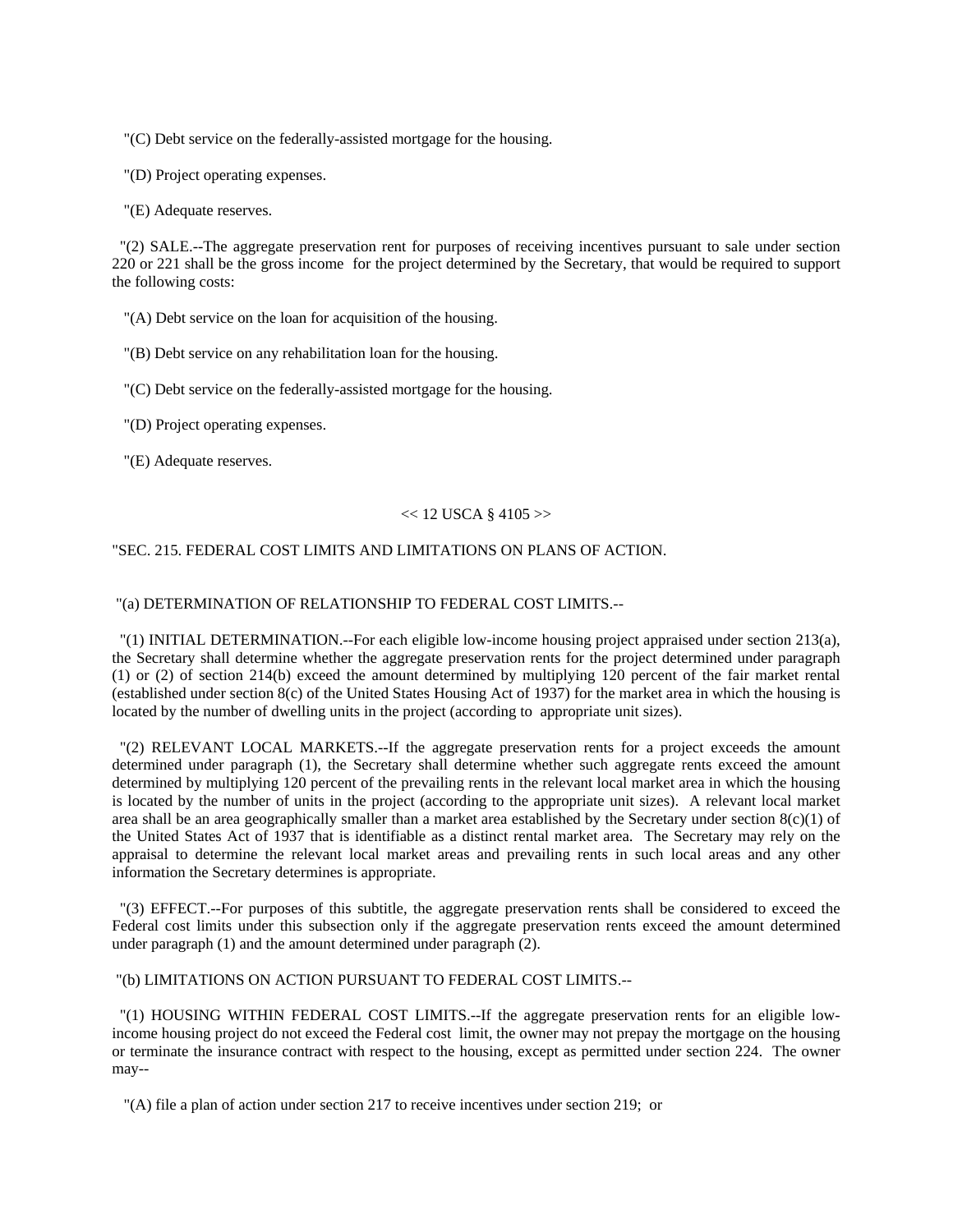"(B) file a second notice of intent under section 216(d) indicating an intention to transfer the housing under section 220 and take actions pursuant to such section.

 "(2) HOUSING EXCEEDING FEDERAL COST LIMITS.--If the aggregate preservation rents for an eligible lowincome housing project exceed the Federal cost limit, the owner may--

 "(A) file a plan of action under section 217 to receive incentives under section 219 if the owner agrees to accept incentives under such sections in an amount that shall not exceed the Federal cost limit;

 "(B) file a second notice of intent under section 216(d) indicating an intention to transfer the housing under section 220 and take actions pursuant to such section if the owner agrees to transfer the housing at a price that shall not exceed the Federal cost limit; or

 "(C) file a second notice of intent under section 216(d) indicating an intention to prepay the mortgage or voluntarily terminate the insurance, subject to the mandatory sale provisions under section 221.

#### $<< 12$  USCA § 4106 $>>$

"SEC. 216. INFORMATION FROM SECRETARY.

 "(a) INFORMATION TO OWNERS TERMINATING AFFORDABILITY RESTRICTIONS.--The Secretary shall provide each owner who submits a notice of intent to terminate the low-income affordability restrictions on the housing under section 218 with information under this section not later than 6 months after receipt of the notice of intent. The information shall include a description of the criteria for such termination specified under section 218 and the documentation required to satisfy such criteria.

 "(b) INFORMATION TO OWNERS EXTENDING LOW-INCOME AFFORDABILITY RESTRICTIONS.-- The Secretary shall provide each owner who submits notice of intent to extend the low-income affordability restrictions on the housing under section 219 or transfer the housing under section 220 to a qualified purchaser with information under this subsection not later than 9 months after receipt of the notice of intent. The information shall include any information necessary for the owner to prepare a plan of action under section 217, including the following:

 "(1) PRESERVATION VALUES.--A statement of the preservation value of the housing determined under paragraphs (1) and (2) of section 213(b).

 "(2) PRESERVATION RENT.--A statement of the preservation rent for the housing as calculated under section 214(b).

 "(3) FEDERAL COST LIMITS.--A statement of the applicable Federal cost limits for the market area (or relevant local market area, if applicable) in which the housing is located, which shall explain the limitations under sections 219 and 220 of the amount of assistance that the Secretary may provide based on such cost limits.

 "(4) FEDERAL COST LIMIT ANALYSIS.--A statement of whether the aggregate preservation rents exceeds the Federal cost limits and a direction to the owner to file a plan of action under section 217 or submit a second notice of intent under section 216(d), whichever is applicable.

 "(c) AVAILABILITY TO TENANTS.--The Secretary shall make any information provided to the owner under subsections (a) and (b) available to the tenants of the housing, together with other information relating to the rights and opportunities of the tenants.

"(d) SECOND NOTICE OF INTENT.--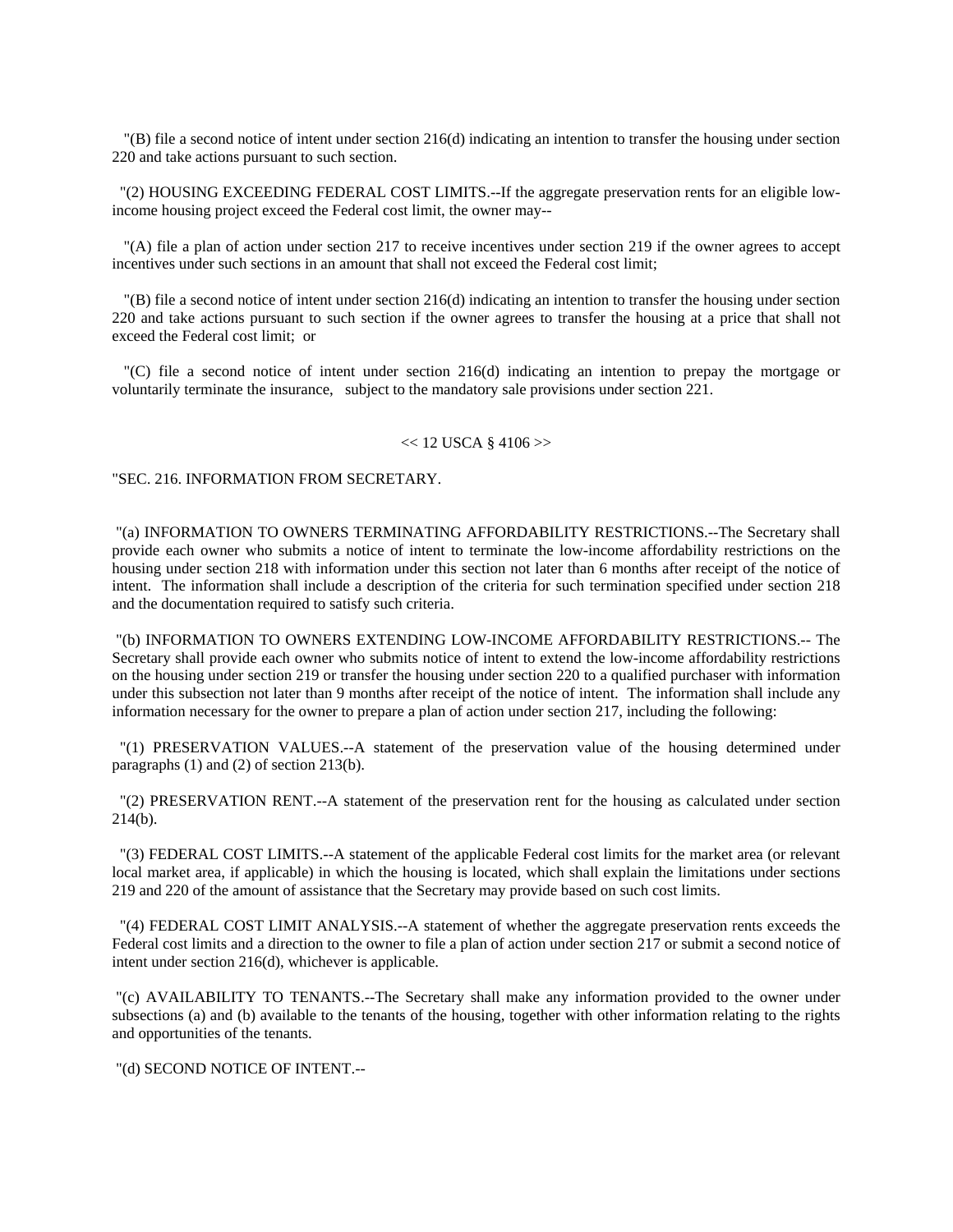"(1) FILING.--Each owner of eligible low-income housing that elects to transfer housing under section 220 shall submit to the Secretary, in such form and manner as the Secretary prescribes, notice of intent to sell the housing under section 220. To be eligible to prepay the mortgage or voluntarily terminate the insurance contract on the mortgage, an owner of housing for which the preservation rents exceed the Federal cost limits under section 215(b) shall submit to the Secretary notice of such intent. The provisions of sections 221 and 223 shall apply to any owner submitting a notice under the preceding sentence.

 "(2) TIMING.--A second notice of intent under this subsection shall be submitted not later than 30 days after receipt of information from the Secretary under this section. If an owner fails to submit such notice within such period, the notice of intent submitted by the owner under section 212 shall be void and ineffective for purposes of this subtitle.

 $<< 12$  USCA § 4107 $>>$ 

"SEC. 217. PLAN OF ACTION.

"(a) SUBMISSION TO SECRETARY.--

 "(1) TIMING.--Not later than 6 months after receipt of the information from the Secretary under section 216 an owner seeking to terminate the low-income affordability restrictions through prepayment of the mortgage or voluntary termination under section 218, or to extend the low-income affordability restriction on the housing under section 219, shall submit a plan of action to the Secretary in such form and manner as the Secretary shall prescribe. Any owner or purchaser seeking a transfer of the housing under section 220 or 221 shall submit a plan of action under this section to the Secretary upon acceptance of a bona fide offer under section 220(b) or (c) or upon making of any bona fide offer under section 221.

 "(2) COPIES TO TENANTS.--Each owner submitting a plan of action under this section to the Secretary shall also submit a copy to the tenants of the housing. The owner shall simultaneously submit the plan of action to the office of the chief executive officer of the appropriate State or local government for the jurisdiction within which the housing is located. An appropriate agency of such State or local government shall review the plan and advise the tenants of the housing of any programs that are available to assist the tenants in carrying out the purposes of this title.

 "(3) FAILURE TO SUBMIT.--If the owner does not submit a plan of action to the Secretary within the 6-month period referred to in paragraph (1) (or the applicable longer period), the notice of intent shall be ineffective for purposes of this subtitle and the owner may not submit another notice of intent under section 212 until 6 months after the expiration of such period.

"(b) CONTENTS.--

 "(1) TERMINATION OF AFFORDABILITY RESTRICTIONS.--If the plan of action proposes to terminate the low-income affordability restrictions through prepayment or voluntary termination in accordance with section 218, the plan shall include--

"(A) a description of any proposed changes in the status or terms of the mortgage or regulatory agreement;

"(B) a description of any proposed changes in the low-income affordability restrictions;

"(C) a description of any change in ownership that is related to prepayment or voluntary termination;

"(D) an assessment of the effect of the proposed changes on existing tenants;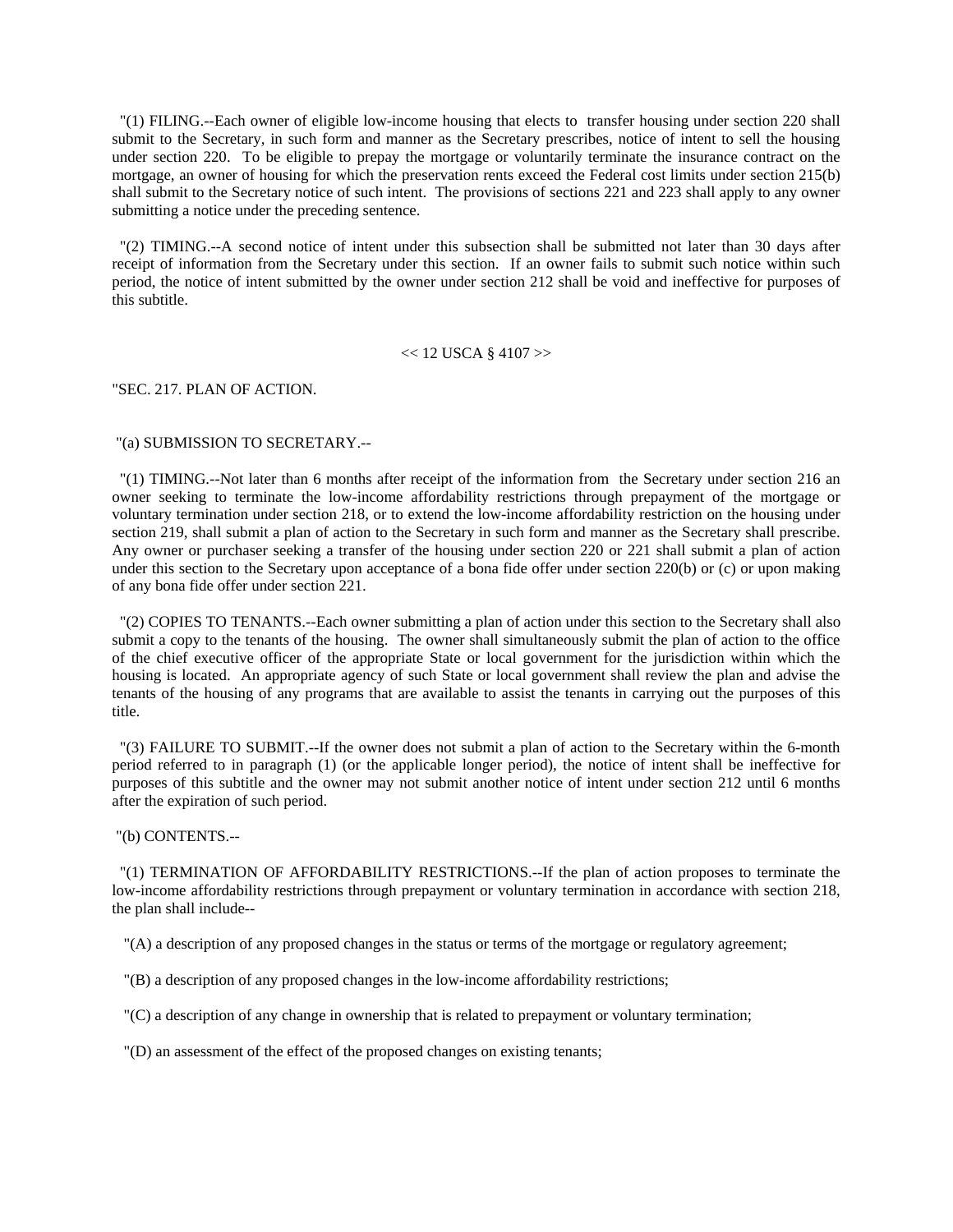"(E) an analysis of the effect of the proposed changes on the supply of housing affordable to low- and very lowincome families or persons in the community within which the housing is located and in the area that the housing could reasonably be expected to serve; and

 "(F) any other information that the Secretary determines is necessary to achieve the purposes of this title. "(2) EXTENSION OF AFFORDABILITY RESTRICTIONS.--If the plan of action proposes to extend the lowincome affordability restrictions of the housing in accordance with section 219 or transfer the housing to a qualified purchaser in accordance with section 220, the plan shall include--

"(A) a description of any proposed changes in the status or terms of the mortgage or regulatory agreement;

 "(B) a description of the Federal incentives requested (including cash flow projections), and analyses of how the owner will address any physical or financial deficiencies and maintain the low-income affordability restrictions of the housing;

 "(C) a description of any assistance from State or local government agencies, including low-income housing tax credits, that have been offered to the owner or purchaser or for which the owner or purchaser has applied or intends to apply;

 "(D) a description of any transfer of the property, including the identity of the transferee and a copy of any documents of sale; and

"(E) any other information that the Secretary determines is necessary to achieve the purposes of this title.

 "(c) REVISIONS.--An owner may from time to time revise and amend the plan of action as may be necessary to obtain approval of the plan under this subtitle. The owner shall submit any revision to the Secretary and to the tenants of the housing.

#### $<< 12$  USCA § 4108 $>>$

## "SEC. 218. PREPAYMENT AND VOLUNTARY TERMINATION.

 "(a) APPROVAL.--The Secretary may approve a plan of action that provides for termination of the low-income affordability restrictions through prepayment of the mortgage or voluntary termination of the mortgage insurance contract only upon a written finding that--

"(1) implementation of the plan of action will not--

 "(A) materially increase economic hardship for current tenants, and will not in any event result in (i) a monthly rental payment by any current tenant that exceeds 30 percent of the monthly adjusted income of the tenant or an increase in the monthly rental payment in any year that exceeds 10 percent (whichever is lower), or (ii) in the case of a current tenant who already pays more than such percentage, an increase in the monthly rental payment in any year that exceeds the increase in the Consumer Price Index or 10 percent (whichever is lower); or

 "(B) involuntarily displace current tenants (except for good cause) where comparable and affordable housing is not readily available determined without regard to the availability of Federal housing assistance that would address any such hardship or involuntary displacement; and

 "(2) the supply of vacant, comparable housing is sufficient to ensure that such prepayment will not materially affect--

 "(A) the availability of decent, safe, and sanitary housing affordable to low-income and very low-income families or persons in the area that the housing could reasonably be expected to serve;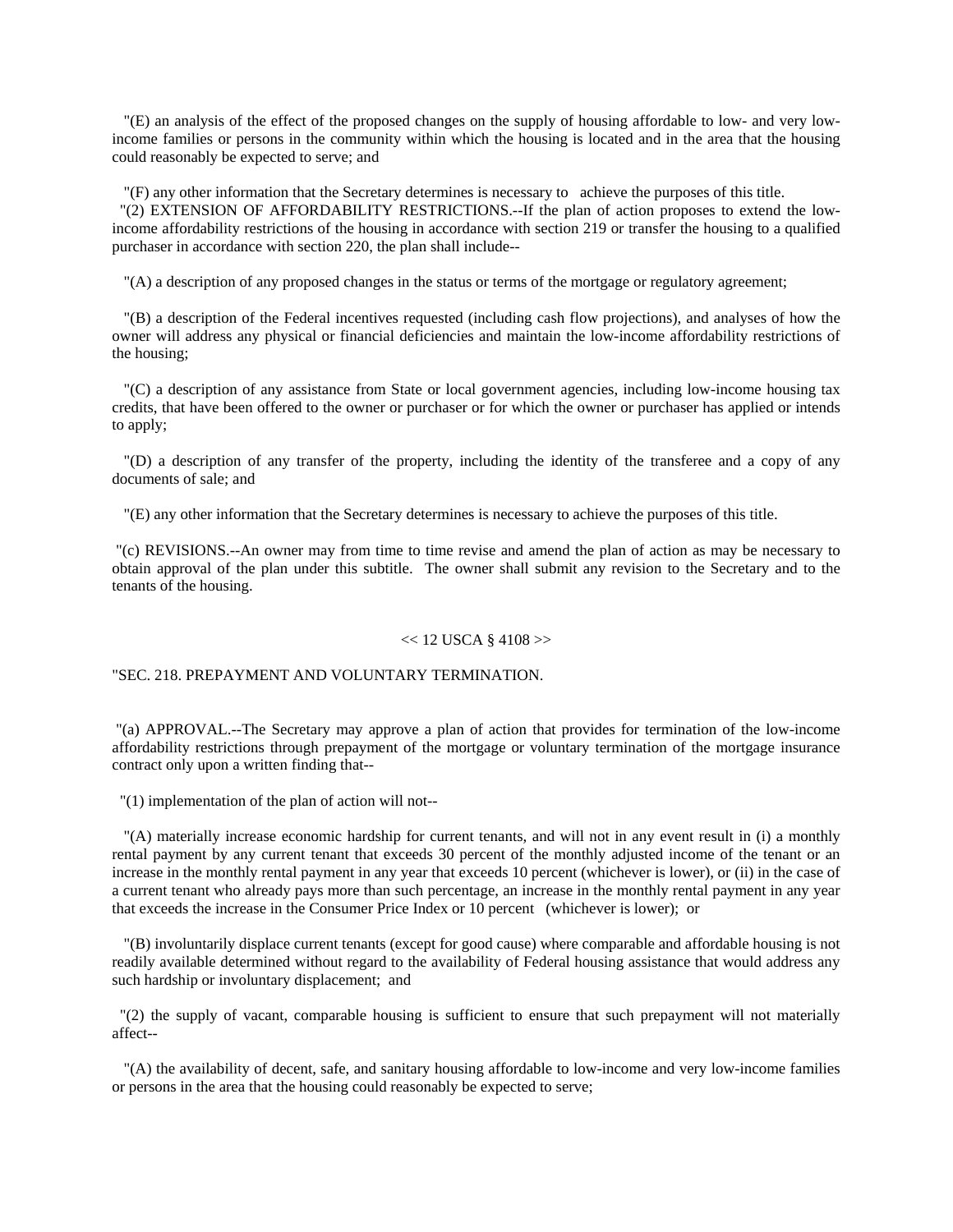"(B) the ability of low-income and very low-income families or persons to find affordable, decent, safe, and sanitary housing near employment opportunities; or

"(C) the housing opportunities of minorities in the community within which the housing is located.

 "(b) DISAPPROVAL.--If the Secretary determines a plan of action to prepay a mortgage or terminate an insurance contract fails to meet the requirements of subsection (a), the Secretary shall disapprove the plan, the notice of intent filed under section 212 by such owner shall not be effective for purposes of this subtitle, and the owner may, in order to receive incentives under this subtitle, file a new notice of intent under such section.

## $<< 12$  USCA § 4109 $>>$

"SEC. 219. INCENTIVES TO EXTEND LOW-INCOME USE.

 "(a) AGREEMENTS BY SECRETARY.--After approving a plan of action from an owner of eligible low-income housing that includes the owner's plan to extend the low-income affordability restrictions of the housing, the Secretary shall, subject to the availability of appropriations for such purpose, enter into such agreements as are necessary to enable the owner to receive the annual authorized return for the housing determined under section 214(a), pay debt service on the federally-assisted mortgage covering the housing, pay debt service on any loan for rehabilitation of the housing, and meet project operating expenses and establish adequate reserves. The Secretary shall take into account the Federal cost limits under section 215(a) for the housing when providing incentives under subsections  $(b)(2)$  and  $(3)$  of this section.

"(b) PERMISSIBLE INCENTIVES.--Such agreements may include one or more of the following incentives:

"(1) Increased access to residual receipts accounts.

"(2) Subject to the availability of amounts provided in appropriations Acts--

 "(A) an increase in the rents permitted under an existing contract under section 8 of the United States Housing Act of 1937, or

 "(B) additional assistance under section 8 or an extension of any project- based assistance attached to the housing; and

"(3) An increase in the rents on units occupied by current tenants as permitted under section 222.

 "(4) Financing of capital improvements under section 201 of the Housing and Community Development Amendments of 1978.

 "(5) Financing of capital improvements through provision of insurance for a second mortgage under section 241 of the National Housing Act.

 $\Gamma(6)$  In the case of housing defined in section 229(1)(A)(iii), redirection of the Interest Reduction Payment subsidies to a second mortgage.

 "(7) Access by the owner to a portion of the preservation equity in the housing through provision of insurance for a second mortgage loan insured under section 241(f) of the National Housing Act or a non-insured mortgage loan approved by the Secretary and the mortgagee.

"(8) Other incentives authorized in law.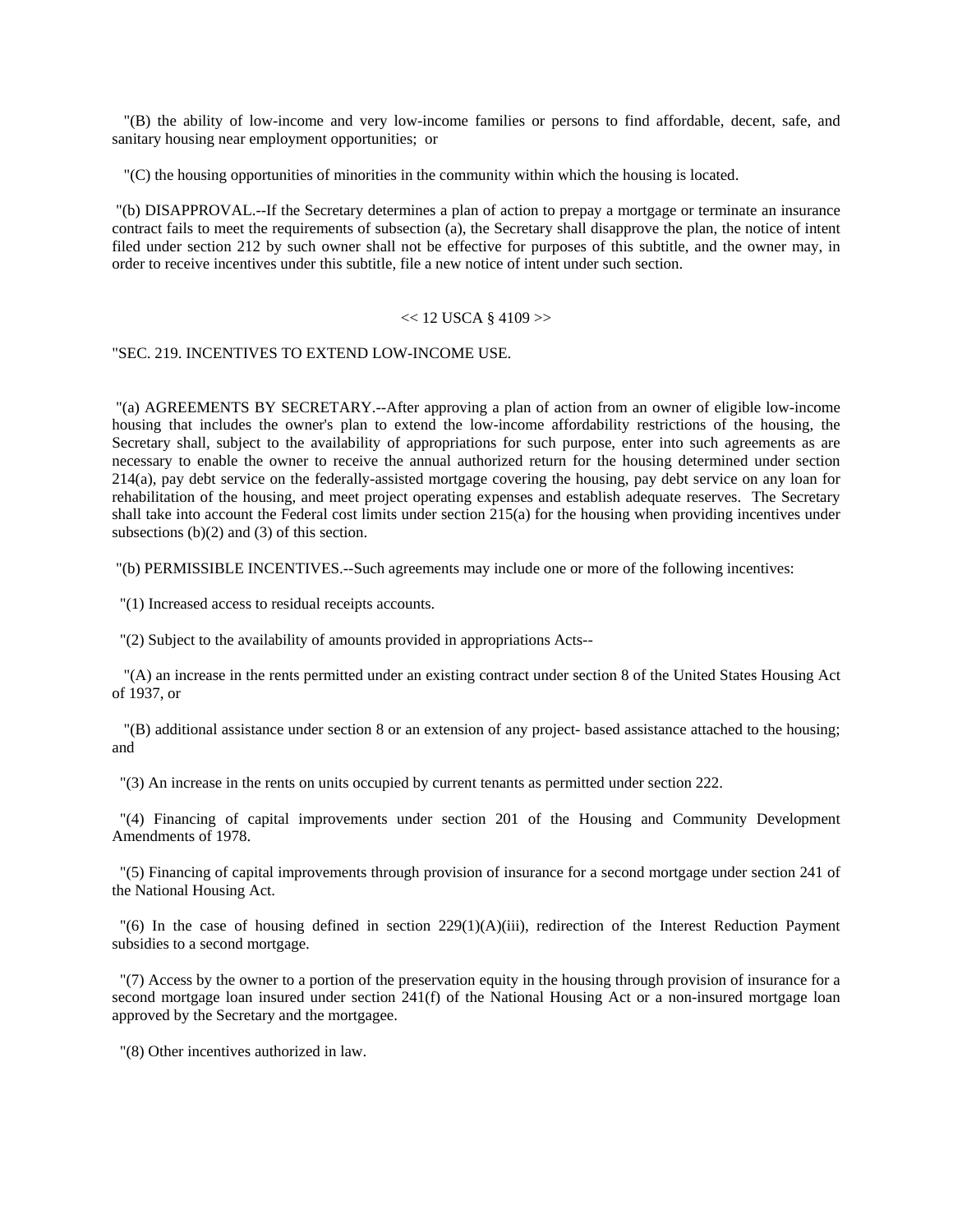With respect to any housing with a mortgage insured or otherwise assisted pursuant to section 236 of the National Housing Act, the provisions of subsections (f) and (g) of section 236 of such Act notwithstanding, the fair market rental charge for each unit in such housing may be increased in accordance with this subsection, but the owner shall pay to the Secretary all rental charges collected in excess of the basic rental charges, in an amount not greater than the fair market rental charges as such charges would have been established under section 236(f) of such Act absent the requirements of this paragraph.

## $<< 12$  USCA § 4110 $>>$

## "SEC. 220. INCENTIVES FOR TRANSFER TO QUALIFIED PURCHASERS.

 "(a) IN GENERAL.--With respect to any eligible low-income housing for which an owner has submitted a second notice of intent under section 216(d) to transfer the housing to a qualified purchaser, the owner shall offer the housing for transfer to qualified purchasers as provided in this section. The Secretary shall issue regulations describing the means by which potential qualified purchasers shall be notified of the availability of the housing for sale. The Secretary shall take into account the Federal cost limits under section 215(a) for the housing when providing incentives under section  $219(b)(2)$  and  $(b)(3)$  (pursuant to subsection (d)(3) of this section).

## "(b) RIGHT OF FIRST OFFER TO PRIORITY PURCHASERS.--

 "(1) NEGOTIATION PERIOD.--For the 12-month period beginning on the receipt by the Secretary of a second notice of intent under section 216(d) with respect to such housing, the owner may offer to sell and negotiate a sale of the housing only with priority purchasers. The negotiated sale price may not exceed the preservation value of the housing determined under section 213(b)(2). The owner or the purchaser shall submit a plan of action under section 217 for any sale under this subsection, which shall include any request for assistance under this section, upon the acceptance of any bona fide offer meeting the requirements of this paragraph.

 "(2) EXPRESSION OF INTEREST.--During such period, priority purchasers may submit written notice to the Secretary stating their interest in acquiring the housing. Such notice shall be made in the form and include such information as the Secretary may prescribe.

 "(3) INFORMATION.--Within 30 days of receipt of an expression of interest by a priority purchaser, the Secretary shall provide such purchaser with information on the assistance available from the Federal Government to facilitate a transfer and the owner shall provide appropriate information on the housing, as determined by the Secretary.

 "(c) RIGHT OF REFUSAL FOR OTHER QUALIFIED PURCHASERS.--If no bona fide offer to purchase any eligible low-income housing subject to this section that meets the requirements of subsection (b) is made and accepted during the period under such subsection, during the 3-month period beginning upon the expiration of the 12-month period under subsection (b)(1), the owner of the housing may offer to sell and may sell the housing only to qualified purchasers. The negotiated sale price may not exceed the preservation value of the housing determined under section 213(b)(2). The owner or purchaser shall submit a plan of action under section 217 for any sale under this subsection, which shall include any request for assistance under this section, upon the acceptance of any bona fide offer meeting the requirements of this paragraph.

#### "(d) ASSISTANCE.--

 "(1) APPROVAL.--If the qualified purchaser is a resident council, the Secretary may not approve a plan of action for assistance under this section unless the council's proposed resident homeownership program meets the requirements under section 226. For all other qualified purchasers, the Secretary may not approve the plan unless the Secretary finds that the criteria for approval under section 222 have been satisfied.

 "(2) AMOUNT.--Subject to the availability of amounts approved in appropriations Acts, the Secretary shall, for approvable plans of action, provide assistance sufficient to enable qualified purchasers to--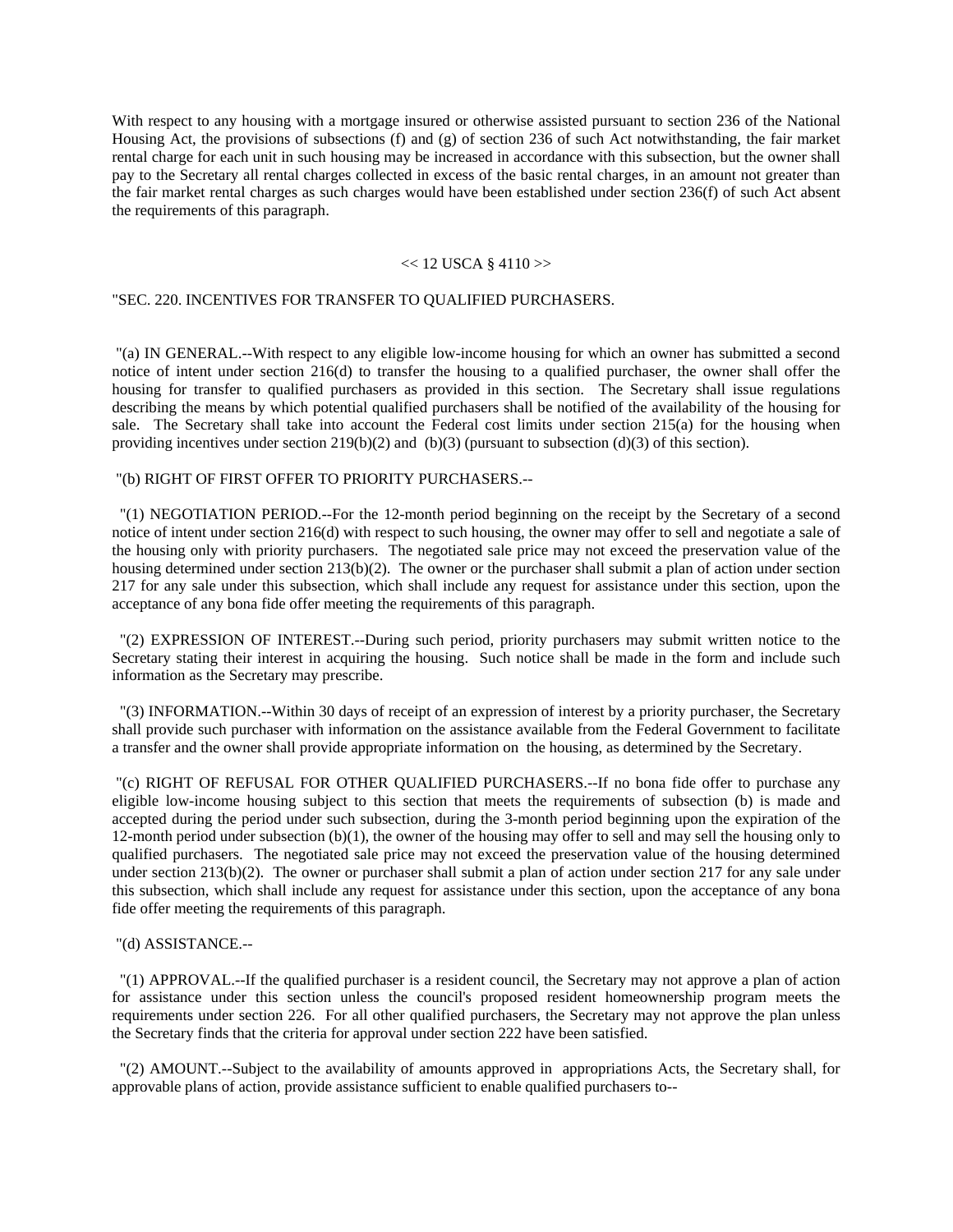"(A) acquire the eligible low-income housing from the current owner for a purchase price not greater than the preservation equity of the housing;

"(B) pay the debt service on the federally-assisted mortgage covering the housing;

"(C) pay the debt service on any loan for the rehabilitation of the housing;

"(D) meet project operating expenses and establish adequate reserves for the housing;

 "(E) receive an adequate return (as determined by the Secretary) on any actual cash investment made to acquire the project;

 "(F) in the case of a priority purchaser, receive an adequate reimbursement for transaction expenses relating to acquisition of the housing, subject to approval by the Secretary; and

 "(G) in the case of an approved resident homeownership program, cover the costs of training for the resident council, homeownership counseling and training, the fees for the nonprofit entity or public agency working with the resident council and costs related to relocation of tenants who elect to move.

"(3) INCENTIVES.--

 "(A) IN GENERAL.--For all qualified purchasers of housing under this subsection, the Secretary may provide assistance for an approved plan of action in the form of 1 or more of the incentives authorized under section 219(b), except that any residual receipts for the housing transferred to the selling owner shall be deducted from the sale price of the housing under subsection (b) or (c) and the incentive under such section  $219(b)(7)$  may include an acquisition loan under section 241(f) of the National Housing Act.

 "(B) PRIORITY PURCHASERS.--Where the qualified purchaser is a priority purchaser, the Secretary may provide assistance for an approved plan of action (in the form of a grant) for each unit in the housing in an amount, as determined by the Secretary, that does not exceed the present value of the total of the projected published fair market rentals for existing housing (established by the Secretary under section 8(c) of the United States Housing Act of 1937) for the next 10 years (or such longer period if additional assistance is necessary to cover the costs referred to in paragraph (2)).

#### $<< 12$  USCA  $\frac{8}{4111}$  >>

## "SEC. 221. MANDATORY SALE FOR HOUSING EXCEEDING FEDERAL COST LIMITS.

 "(a) IN GENERAL.--With respect to any eligible low-income housing for which the aggregate preservation rents determined under section 214(b) exceed the Federal cost limit, the owner shall offer the housing for sale to qualified purchasers as provided in this section.

"(b) RIGHT OF FIRST REFUSAL TO PRIORITY PURCHASERS.--

 "(1) DURATION AND REQUIRED SALE.--For the 12-month period beginning upon the receipt by the Secretary of the second notice of intent under section 216(d) with respect to such housing, the owner of the housing may offer to sell and may sell the housing only to priority purchasers. If, during such period, a priority purchaser makes a bona fide offer to purchase the housing for a sale price not less than the preservation value of the housing determined under section 213(b)(2), the Secretary shall require the owner to sell the housing pursuant to such offer.

 "(2) EXPRESSION OF INTEREST.--During the period under paragraph (1), priority purchasers shall have the opportunity to submit written notice to the owner and the Secretary stating their interest in acquiring the housing. Such written notice shall be in such form and include such information as the Secretary may prescribe.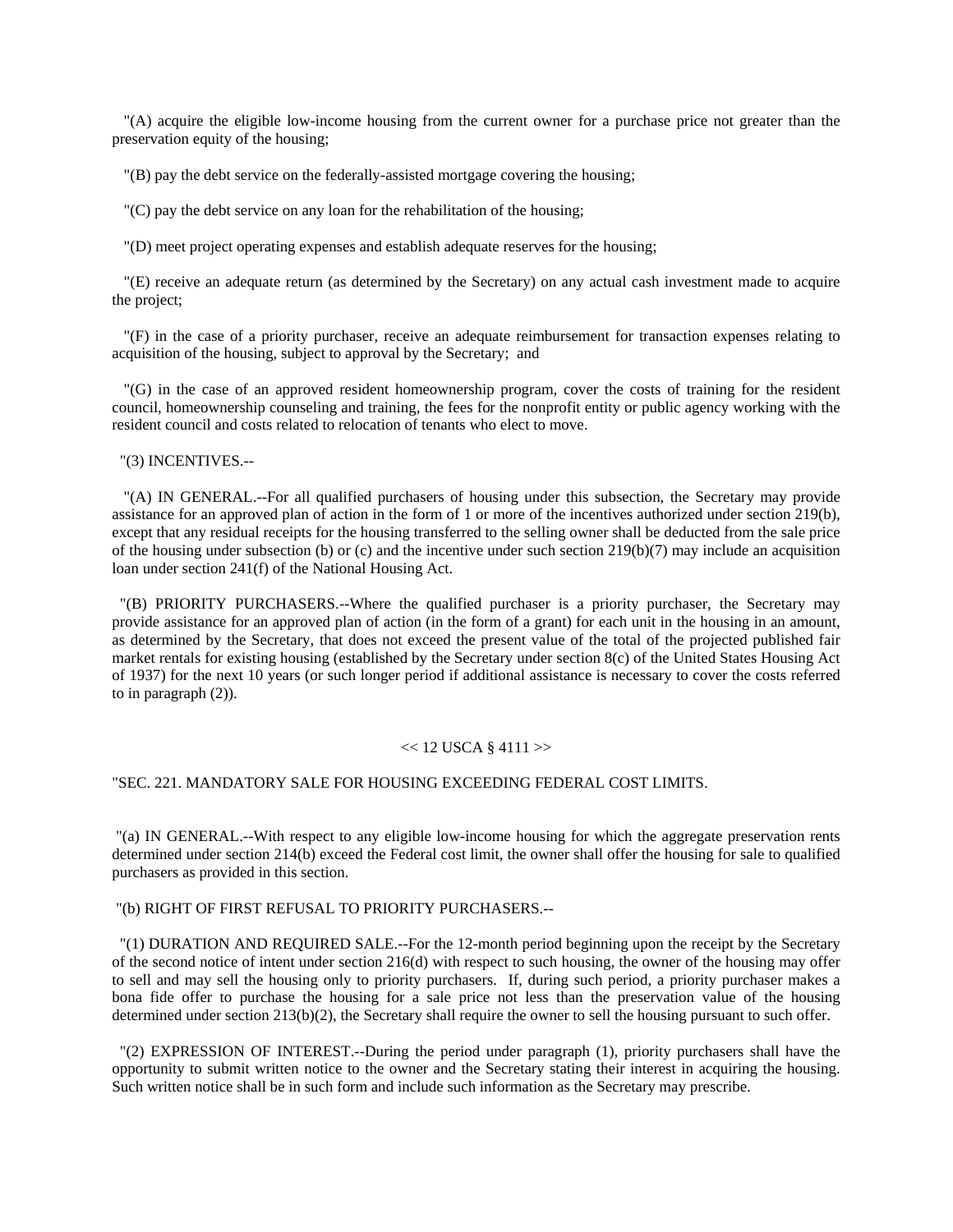"(3) INFORMATION FROM SECRETARY.--Not later than 30 days after receipt of any notice under paragraph (2), the Secretary shall provide such purchaser with information on the assistance available from the Federal Government to facilitate a transfer and the owner shall provide such purchaser with appropriate information on the housing, as determined by the Secretary.

 "(c) RIGHT OF REFUSAL FOR OTHER QUALIFIED PURCHASERS.--If no bona fide offer to purchase any eligible low-income housing subject to this section that meets the requirements of subsection (b) is made during the period under such subsection, during the 3-month period beginning upon the expiration of the 12-month period under subsection  $(b)(1)$ , the owner of the housing may offer to sell and may sell the housing only to qualified purchasers. If, during such period, a qualified purchaser makes a bona fide offer to purchase the housing for a sale price not less that the preservation value of the housing determined under section 213(b)(2), the Secretary shall require the owner to sell the housing pursuant to such offer.

"(d) ASSISTANCE.--

 "(1) FEDERAL COST LIMIT.--Subject to the availability of amounts approved in appropriations Acts, the Secretary shall, for approvable plans of action, provide to qualified purchasers assistance under section 8 of the United States Housing Act of 1937 sufficient to produce a gross income potential equal to the amount determined by multiplying 120 percent of the prevailing rents in the relevant local market area in which the housing is located by the number of units in the project (according to appropriate unit sizes), and any other incentives authorized under section 219(b) that would have been provided to a qualified purchaser under section 220.

 "(2) ADDITIONAL ASSISTANCE.--From amounts made available under section 234(b), the Secretary may make grants to assist in the completion of sales and transfers under this section to any qualified purchasers. Any grant under this paragraph shall be in an amount not exceeding the difference between the preservation value for the housing (determined under section 213(b)(2)) and the level of assistance under paragraph (1) of this subsection.

 "(3) SECURING STATE AND LOCAL FUNDING.--The Secretary shall assist any qualified purchaser of such housing in securing funding and other assistance (including tax and assessment reductions) from State and local governments to facilitate a sale under this section.

### $<< 12$  USCA § 4112 $>>$

## "SEC. 222. CRITERIA FOR APPROVAL OF PLAN OF ACTION INVOLVING INCENTIVES.

 "(a) IN GENERAL.--The Secretary may approve a plan of action for extension of the low-income affordability restrictions on any eligible low-income housing or transfer the housing to a qualified purchaser (other than a resident council) only upon finding that--

 "(1) due diligence has been given to ensuring that the package of incentives is, for the Federal Government, the least costly alternative that is consistent with the full achievement of the purposes of this title;

"(2) binding commitments have been made to ensure that--

 "(A) the housing will be retained as housing affordable for very low-income families or persons, low income families or persons, and moderate-income families or persons for the remaining useful life of such housing (as determined under subsection (c));

 "(B) throughout such period, adequate expenditures will be made for maintenance and operation of the housing and that the project meets housing standards established by the Secretary under subsection (d), as determined by inspections conducted under such subsection by the Secretary;

"(C) current tenants will not be involuntarily displaced (except for good cause);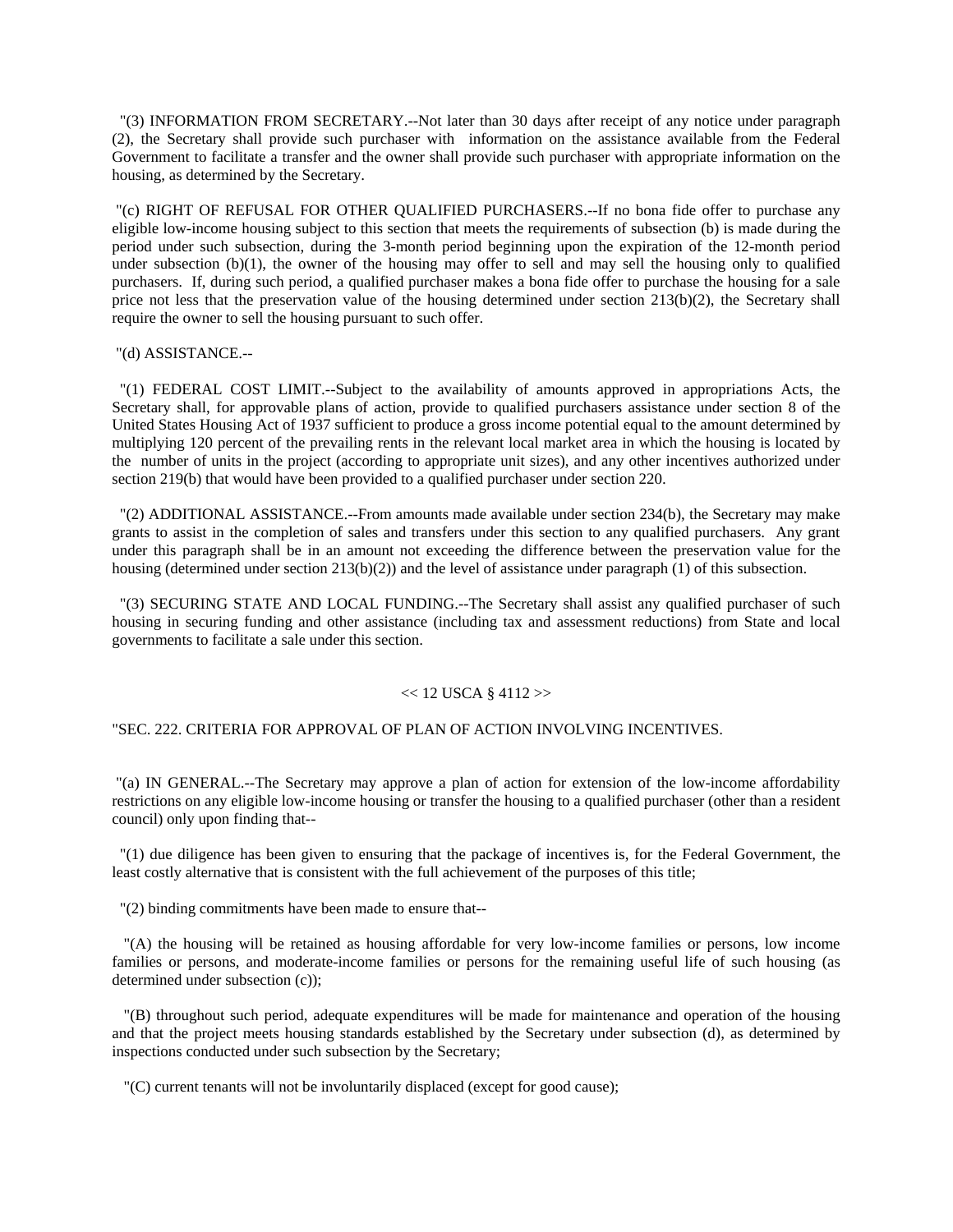"(D) any increase in rent contributions for current tenants will be to a level that does not exceed 30 percent of the adjusted income of the tenant or the published existing fair market rent for comparable housing established under section 8(c) of the United States Housing Act of 1937, whichever is lower, except that the rent contributions of any tenants occupying the housing at the time of any increase may not be reduced by reason of this subparagraph (except with respect to tenants receiving section 8 assistance in accordance with subparagraph (E)(ii) of this paragraph);

 "(E)(i) any resulting increase in rents for current tenants (except for increases made necessary by increased operating costs)--

"(I) shall be phased in equally over a period of not less than 3 years, if such increase is 30 percent or more; and

 "(II) shall be limited to not more than 10 percent per year if such increase is more than 10 percent but less than 30 percent; and

 "(ii) assistance under section 8 of the United States Housing Act of 1937 shall be provided, to the extent available under appropriation Acts, if necessary to mitigate any adverse effect on current income-eligible very low- and lowincome tenants; and

 "(F)(i) rents for units becoming available to new tenants shall be at levels approved by the Secretary that will ensure, to the extent practicable, that the units will be available and affordable to the same proportions of very lowincome families or persons, low-income families or persons, and moderate- income families or persons (including families or persons whose incomes are 95 percent or more of area median income) as resided in the housing as of January 1, 1987 (based on the area median income limits established by the Secretary in February 1987), or the date the plan of action is approved, whichever date results in the highest proportion of very low-income families, except that this limitation shall not prohibit a higher proportion of very low-income families from occupying the housing; and

 "(ii) in approving rents under this paragraph, the Secretary shall take into account any additional incentives provided under this subtitle;

"(G) future rent adjustments shall be--

 "(i) made by applying an annual factor (to be determined by the Secretary) to the portion of rent attributable to operating expenses for the housing and by making changes in the annual authorized return under section 214; and

 "(ii) subject to a procedure, established by the Secretary, for owners to apply for rent increases not adequately compensated by annual adjustment under clause (i), under which the Secretary may increase rents in excess of the amount determined under clause (i) only if the Secretary determines such increases are necessary to reflect extraordinary necessary expenses of owning and maintaining the housing; and

 "(H) any savings from reductions in operating expenses due to management efficiencies shall be deposited in project reserves for replacement and the owner shall have periodic access to such reserves, to the extent the Secretary determines that the level of reserves is adequate and that the housing is maintained in accordance with the standards established under section 222(d); and

 "(3) no incentives under section 219 (other than to purchasers under section 220) may be provided until the Secretary determines the project meets housing standards under subsection (d), except that incentives under such section and other incentives designed to correct deficiencies in the project may be provided.

 "(b) IMPLEMENTATION.--Any agreement to maintain the low-income affordability restrictions for the remaining useful life of the housing may be made through execution of a new regulatory agreement, modifications to the existing regulatory agreement or mortgage, or, in the case of the prepayment of a mortgage or voluntary termination of mortgage insurance,a recorded instrument.

"(c) DETERMINATION OF REMAINING USEFUL LIFE.--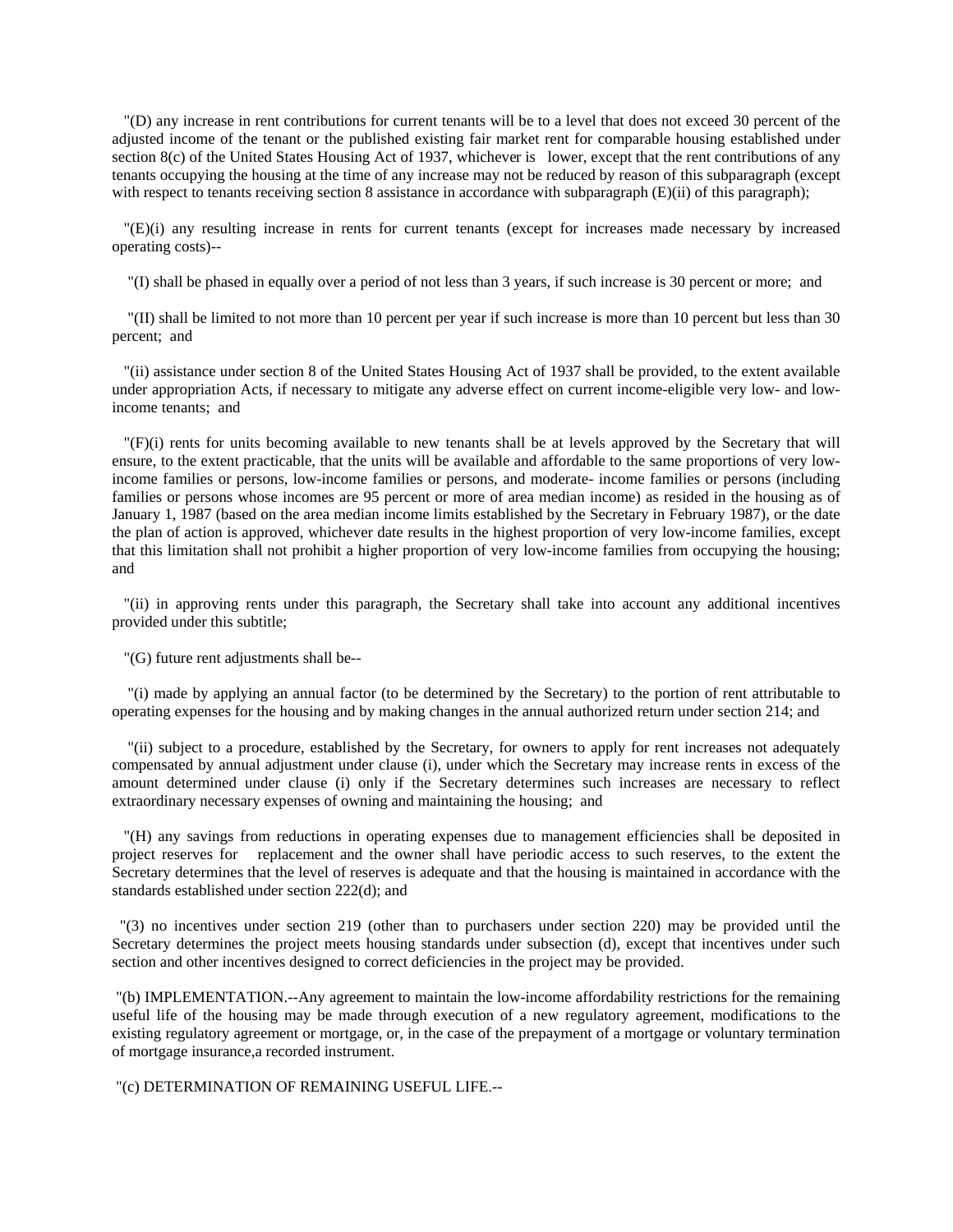"(1) DEFINITION.--For purposes of this title, the term 'remaining useful life' means, with respect to eligible lowincome housing, the period during which the physical characteristics of the housing remain in a condition suitable for occupancy, assuming normal maintenance and repairs are made and major systems and capital components are replaced as becomes necessary.

 "(2) STANDARDS.--The Secretary shall, by rule under section 553 of title 5, United States Code, establish standards for determining when the useful life of an eligible low-income housing project has expired. The determination shall be made on the record after opportunity for an hearing.

 "(3) OWNER PETITION.--The Secretary shall establish a procedure under which owners of eligible low-income housing may petition the Secretary for a determination that the useful life of such housing has expired. The procedure shall not permit such a petition before the expiration of the 50-year period beginning upon the approval of a plan of action under this subtitle with respect to such housing. In making a determination pursuant to a petition under this paragraph, the Secretary shall presume that the useful life of the housing has not expired, and the owner shall have the burden of proof in establishing such expiration. The Secretary may not determine that the useful life of any housing has expired if such determination results primarily from failure to make regular and reasonable repairs and replacement, as became necessary.

 "(4) TENANT AND COMMUNITY COMMENT AND APPEAL.--In making a determination regarding the useful life of any housing pursuant to a petition submitted under paragraph (3), the Secretary shall provide for comment by tenants of the housing and interested persons and organizations with respect to the petition. The Secretary shall also provide the tenants and interested persons and organizations with an opportunity to appeal a determination under this subsection.

## "(d) HOUSING STANDARDS.--

 "(1) ESTABLISHMENT AND INSPECTION.--The Secretary shall, by regulation, establish standards regarding the physical condition in which any eligible low income housing project receiving incentives under this subtitle shall be maintained. The Secretary shall inspect each such project not less than annually to ensure that the project is in compliance with such standards.

### "(2) SANCTIONS.--

 "(A) IN GENERAL.--The Secretary shall take any action appropriate to require the owner of any housing not in compliance with such standards to bring such housing into compliance with the standards, including--

 "(i) directing the mortgagee, with respect to an equity take-out loan under section 241(f) of the National Housing Act, to withhold the disbursement to the owner of any escrowed loan proceeds and requiring that such proceeds be used for repair of the housing; and

 "(ii) reduce the amount of the annual authorized return, as determined by the Secretary, for the period ending upon a determination by the Secretary that the project is in compliance with the standards and requiring that such amounts be used for repair.

 "(B) CONTINUED COMPLIANCE.--To ensure continued compliance with the standards for a project subject to any action under subparagraph (A), the Secretary may also limit access of the owner to such amounts and use of such amounts for not more than the 2-year period beginning upon the determination that project is in compliance with the standards.

 "(C) REMOVAL OF ASSISTANCE.--If, upon inspection, the Secretary determines that any eligible low income housing project has failed to comply with the standards established under this subsection for 2 consecutive years, the Secretary may take 1 or more of the following actions:

 "(i) Subject to availability of amounts provided in appropriations Acts, provide assistance under sections 8(b) and 8(o) of the United States Housing Act of 1937 (other than project-based assistance attached to the housing) for any tenant eligible for such assistance who desires to terminate occupancy in the housing. For each unit in the housing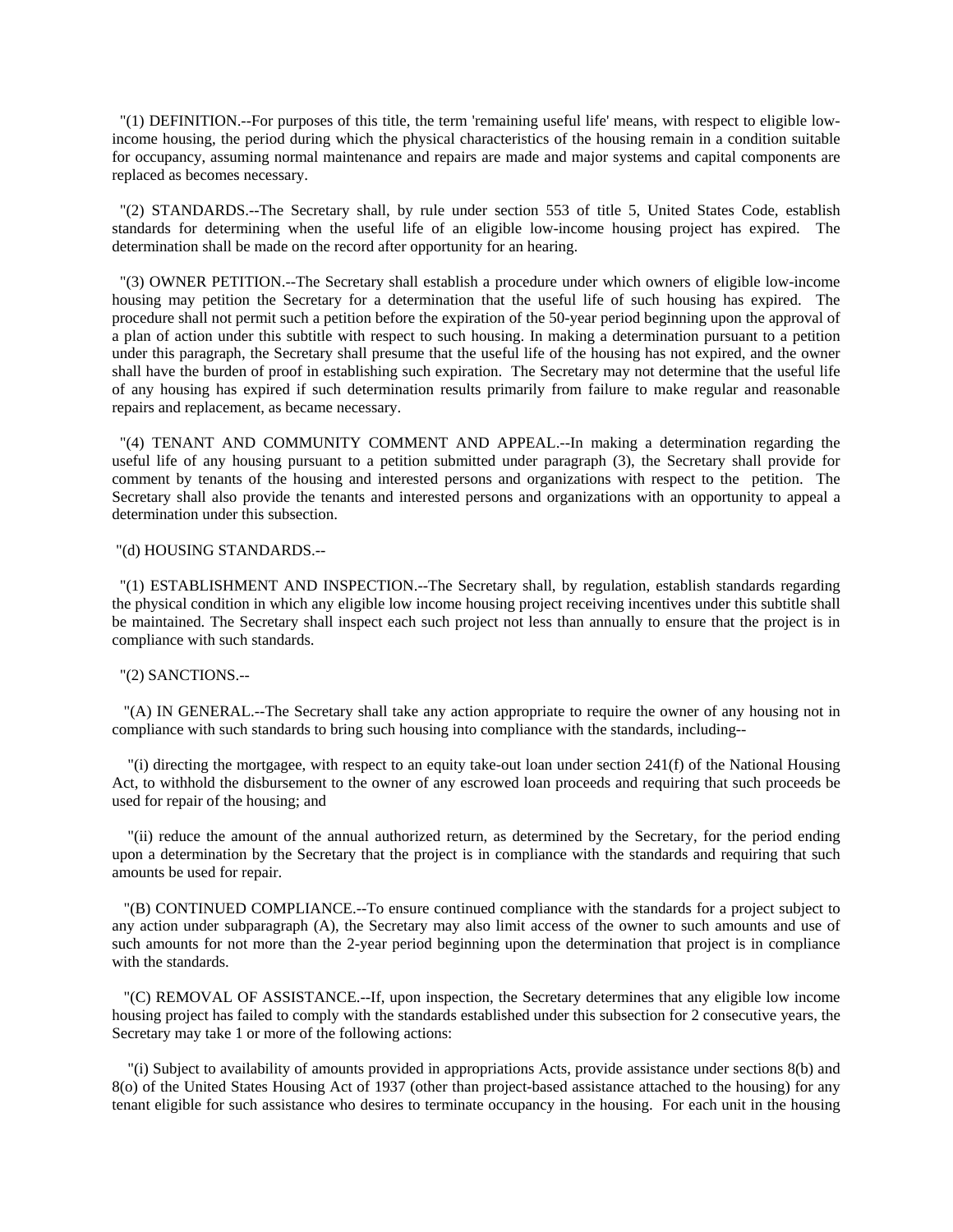vacated pursuant to the provision of assistance under this clause, the Secretary may, notwithstanding any other law or contract for assistance, cancel the provision of project-based assistance attached to the housing for 1 dwelling unit, if the housing is receiving such assistance.

 "(ii) In the case of housing for which an equity takeout loan has been made under section 241(f) of the National Housing Act, declare such loan to be default and accelerate the maturity date of the loan.

 "(iii) Declare any rehabilitation loan insured or provided by the Secretary (with respect to the housing) to be in default and accelerate the maturity date of the loan.

 "(iv) Suspend payments under or terminate any contract for project-based rental assistance under section 8 of the United States Housing Act of 1937.

 "(v) Take any other action authorized by law or the project regulatory agreement to ensure that the housing will be brought into compliance with the standards established under this subsection.

 "(e) WINDFALL PROFITS.--The Secretary shall submit a report to the Congress not later than 90 days after the enactment of the Cranston-Gonzalez National Affordable Housing Act, evaluating the availability, quality, and reliability of data to measure the accessibility of decent, affordable housing in all areas where properties are eligible to submit a notice of intent to prepay under section 212. To prevent payment of windfall profits, the Secretary may make available incentive payments under section 219 or 220 only to owners in those rental markets where there is an inadequate supply of decent, affordable housing, if the Secretary determines that adequate data can be obtained to permit objective and fair implementation or where necessary to accomplish the other public policy objectives under this subtitle. The Secretary shall implement this subsection in a manner consistent with the process established by this subtitle.

#### $<< 12$  USCA  $\frac{8}{4113}$  >>

## "SEC. 223. ASSISTANCE FOR DISPLACED TENANTS.

 "(a) SECTION 8 ASSISTANCE.--Each low-income family that is displaced as a result of the prepayment of the mortgage or voluntary termination of an insurance contract on eligible low income housing shall, subject to the availability or amounts provided under appropriations Acts, receive assistance under the certificate and voucher programs under sections 8(b) and 8(o) of the United States Housing Act of 1937. To the extent sufficient amounts are made available under appropriations Acts, in each fiscal year the Secretary shall reserve from amounts made available under section 234(a) of this Act or, if necessary, under section 5(c) of the United States Housing Act of 1937, such amounts as the Secretary determines are necessary to provide assistance payments for low-income families displaced during the fiscal year.

 "(b) RELOCATION ASSISTANCE.--The Secretary shall coordinate with public housing agencies to ensure that any very low- or low-income family displaced from eligible low-income housing as the result of the prepayment of the mortgage (or termination of the mortgage insurance contract) on such housing is able to acquire a suitable, affordable dwelling unit in the area of the housing from which the family is displaced. The Secretary shall require the owner of such housing to pay 50 percent of the moving expenses of each family relocated, except that such percentage shall be increased to the extent that State or local law of general applicability requires a higher payment by the owner.

### "(c) CONTINUED OCCUPANCY.--

 "(1) IN GENERAL.--Each owner that prepays the mortgage (or terminates the mortgage insurance contract) on eligible low-income housing shall, as provided in paragraph (3), allow the tenants occupying units in such housing on the date of the submission of notice of intent under section 212 to remain in the housing for a period of 3 years, at rent levels (except for increases necessary for increased operating costs) existing at the time of prepayment.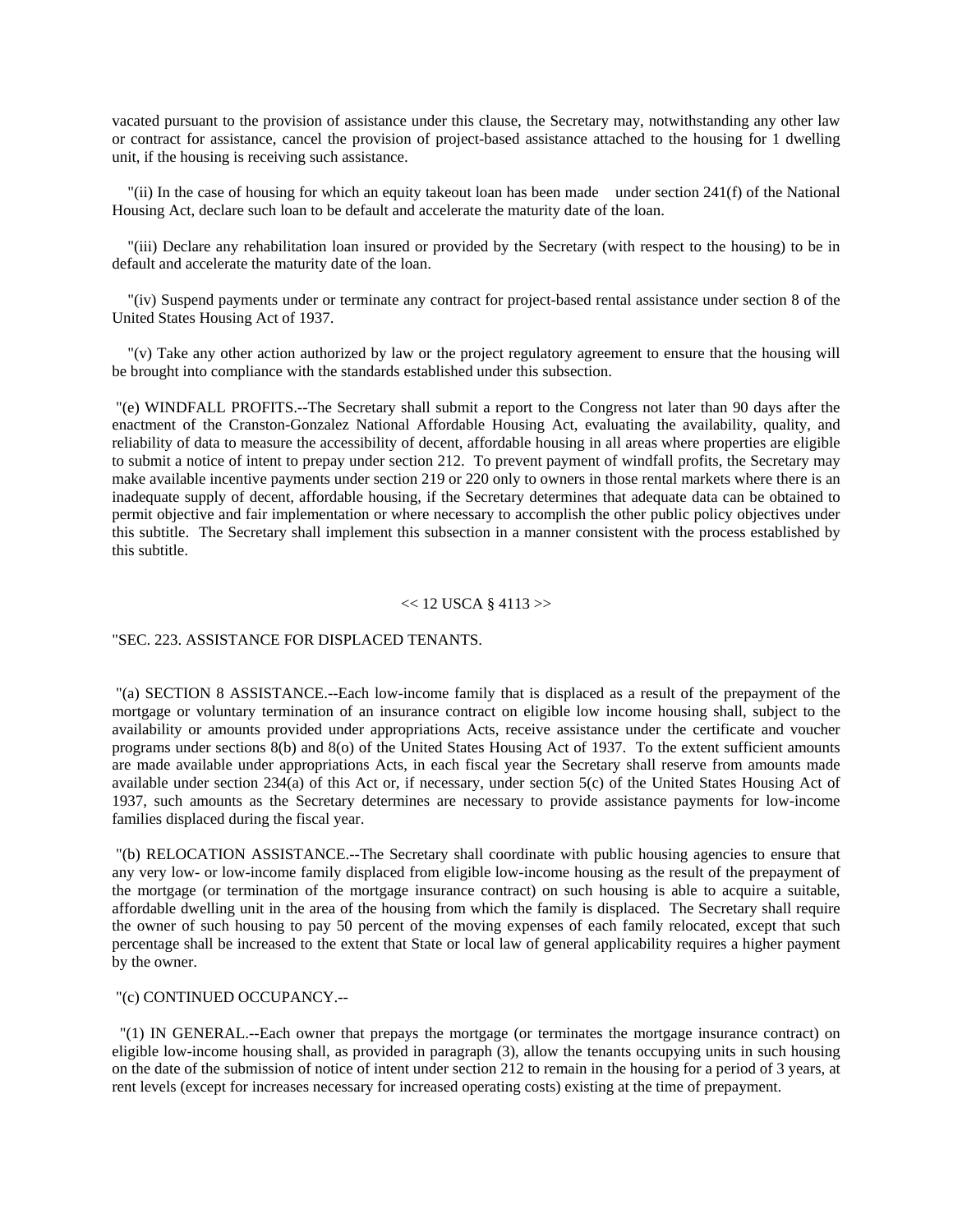"(2) PROVISION OF ASSISTANCE BY OWNER.--In any case in which the Secretary requires an owner to allow tenants to occupy units under paragraph (1), an owner may fulfill the requirements of such paragraph by providing such assistance necessary for the tenant to rent a decent, safe, and sanitary unit in another project for the same period and at a rental cost to the tenant not in excess of the rental amount the tenant would have been required to pay in the housing of the owner, except that the tenant must freely agree to waive the right to occupy the unit in the owner's housing.

 "(3) APPLICABILITY TO LOW-VACANCY AREAS AND SPECIAL NEEDS TENANTS.--The provisions of this subsection shall apply only to--

"(A) eligible low income housing located in a low-vacancy area (as such term is defined by the Secretary); and

 "(B) tenants in any eligible low-income housing in any area who have special needs restricting their ability to relocate (including elderly tenants and tenants with disabilities), as determined under regulations established by the Secretary.

 "(d) REQUIRED ACCEPTANCE OF SECTION 8 ASSISTANCE.--An owner who prepays the mortgage (or terminates the mortgage insurance contract) on eligible low-income housing and maintains the housing for residential rental occupancy may not refuse to rent, refuse to negotiate for the rental of, or otherwise make unavailable or deny the rent of a dwelling unit in such property to any person, or discriminate against any person in the terms, conditions, or privileges of rental of a dwelling (or in the provision of services or facilities in connection therewith), because the person receives assistance under section 8 of United States Housing Act of 1937.

 "(e) REGIONAL POOLS.--In providing assistance under this section, the Secretary shall allocate the assistance on a regional basis through the regional offices of the Department of Housing and Urban Development. The Secretary shall allocate assistance under this section in a manner so that the total number of assisted units in each such region available for occupancy by, and affordable to, lower income families and persons does not decrease because of the prepayment or payment of a mortgage on eligible low-income housing or the termination of an insurance contract on such housing.

## $<< 12$  USCA § 4114 $>>$

# "SEC. 224. PERMISSIBLE PREPAYMENT OR VOLUNTARY TERMINATION AND MODIFICATION OF COMMITMENTS.

 "(a) IN GENERAL.--Notwithstanding any limitations on prepayment or voluntary termination under this subtitle, an owner may terminate the low-income affordability restrictions through prepayment or voluntary termination, subject to compliance with the provisions of section 223, under one of the following circumstances:

 "(1)(A) The Secretary approves a plan of action under section 219(a), but does not provide the assistance approved in such plan during the 15-month period beginning on the date of approval.

 "(B) After the date that the housing would have been eligible for prepayment pursuant to the terms of the mortgage (notwithstanding this subtitle), the Secretary approves a plan of action under section 220 or 221, but does not provide the assistance approved in such plan before the earlier of (i) the expiration of the 2-month period beginning on the commencement of the 1st fiscal year beginning after such approval, or (ii) the expiration of the 6- month period beginning on the date of approval.

 "(C) The Secretary approves a plan of action under section 220 or 221 for any eligible low-income housing not covered by subparagraph (B), but does not provide the assistance approved in such plan before the earlier of (i) the expiration of the 2-month period beginning on the commencement of the 1st fiscal year beginning after such approval, or (ii) the expiration of the 9-month period beginning on the date of approval.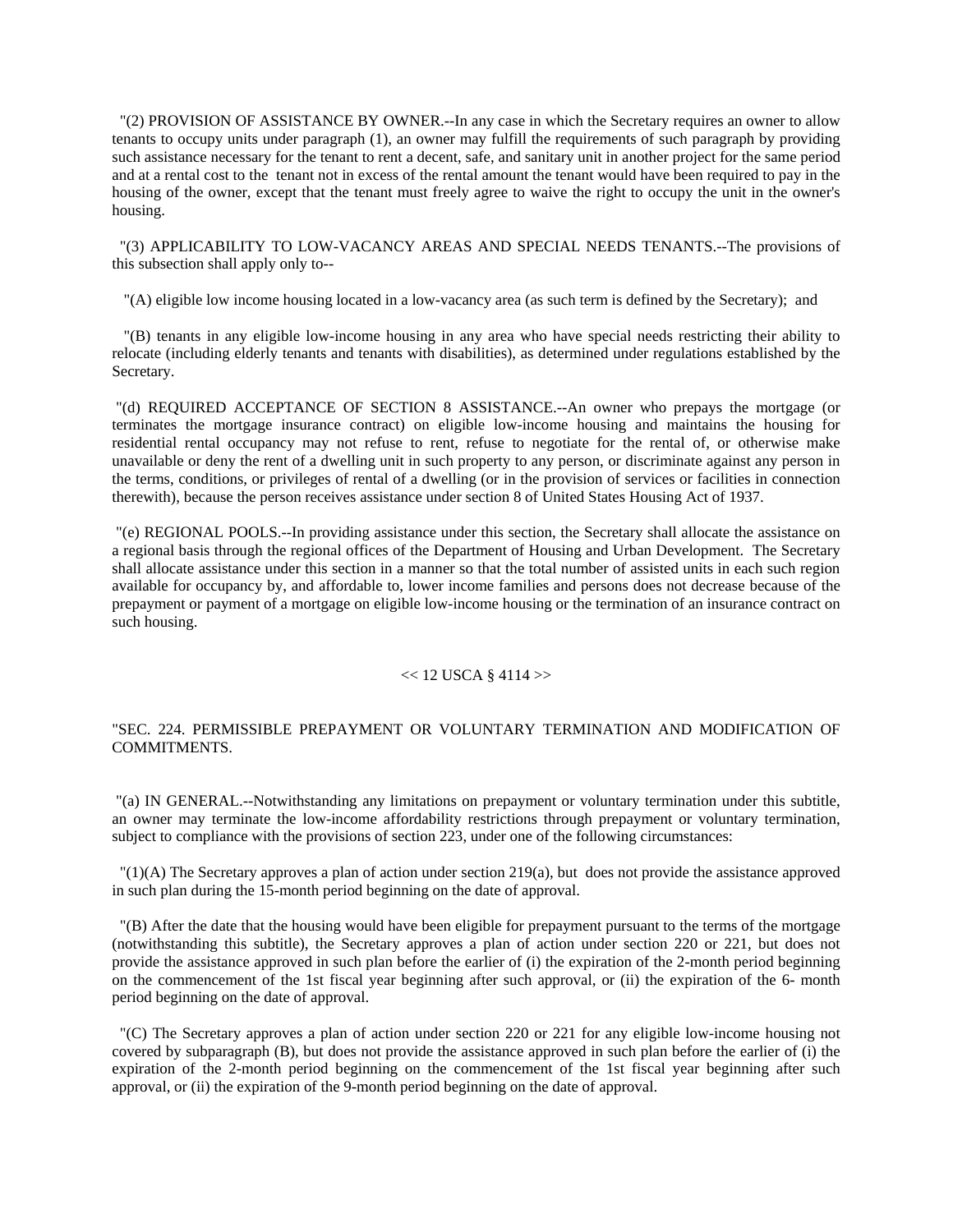"(2) An owner who intended to transfer the housing to a qualified purchaser under section 220 or 221, and fully complied with the provisions of such section, did not receive any bona fide offers from any qualified purchasers within the applicable time periods.

In the event that the purchaser under the plan of action is unable to consummate the purchase for reasons other than the failure of the Secretary to provide incentives, an owner may terminate the low-income affordability restrictions through prepayment or voluntary termination subject to the provisions of sections 220 and 221.

 "(b) SECTION 8 RENTAL ASSISTANCE.--When providing rental assistance under section 8, the Secretary may enter into a contract with an owner, contingent upon the future availability of appropriations for the purpose of renewing expiring contracts for rental assistance as provided in appropriations Acts, to extend the term of such rental assistance for such additional period or periods necessary to carry out an approved plan of action. The contract and the approved plan of action shall provide that, if the Secretary is unable to extend the term of such rental assistance or is unable to develop a revised package of incentives providing benefits to the owner comparable to those received under the original approved plan of action, the Secretary, upon the request of the owner, shall take the following actions (subject to the limitations under the following paragraphs):

 "(1) MODIFICATION OF COMMITMENTS.--Modify the binding commitments made pursuant to section  $222(a)(2)$  that are dependent on such rental assistance.

 "(2) TERMINATION OF PLAN OF ACTION.--Permit the owner to prepay the mortgage and terminate the plan of action and any implementing use agreements or restrictions, but only if the owner agrees in writing to comply with provisions of section 223.

At least 30 days before making a request under this subsection, an owner shall notify the Secretary of the owner's intention to submit the request. The Secretary shall have a period of 90 days following receipt of such notice to take action to extend the rental assistance contract and to continue the binding commitments under section  $222(a)(2)$ .

## $<< 12$  USCA § 4115 $>>$

# "SEC. 225. TIMETABLE FOR APPROVAL OF PLAN OF ACTION.

 "(a) NOTIFICATION OF DEFICIENCIES.--Not later than 60 days after receipt of a plan of action, the Secretary shall notify the owner in writing of any deficiencies that prevent the plan of action from being approved. If deficiencies are found, such notice shall describe alternative ways in which the plan may be revised to meet the criteria for approval.

## "(b) NOTIFICATION OF APPROVAL.--

 "(1) IN GENERAL.--Not later than 180 days after receipt of a plan of action, or such longer period as the owner requests, the Secretary shall notify the owner in writing whether the plan of action, including any revisions, is approved. If approval is withheld, the notice shall describe--

"(A) the reasons for withholding approval; and

"(B) the actions that could be taken to meet the criteria for approval.

 "(2) OPPORTUNITY TO REVISE.--The Secretary shall subsequently give the owner a reasonable opportunity to revise the plan of action and seek approval.

 "(c) DELAYED APPROVAL.--If the Secretary does not approve a plan of action within the period under subsection (b), the Secretary shall provide incentives and assistance under this subtitle in the amount that the owner would have received if the Secretary had complied with such time limitations. The preceding sentence shall not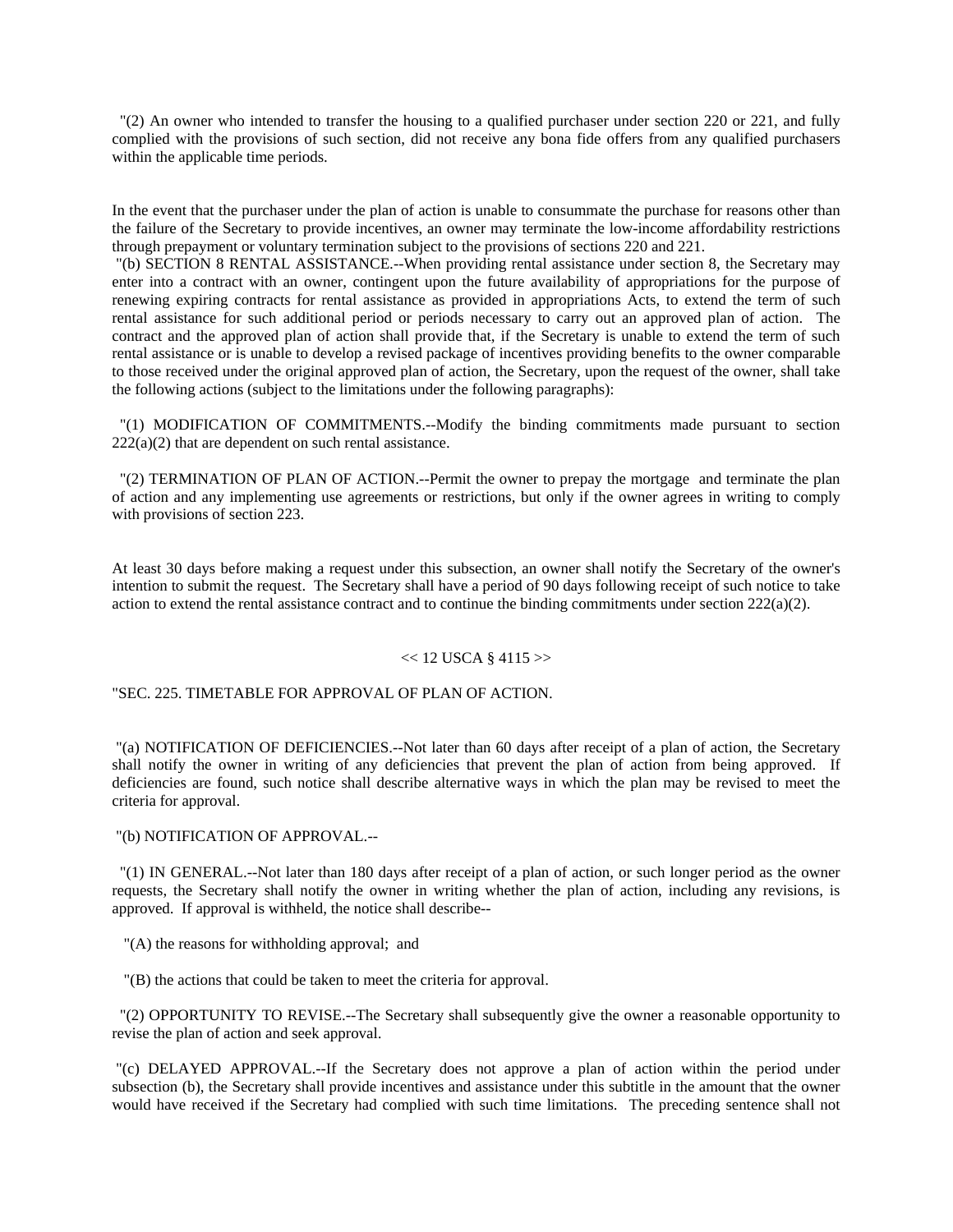apply if the plan of action was not approved because of deficiencies. An owner may bring an action in the appropriate Federal district court to enforce this subsection.

### $<< 12$  USCA § 4116 $>>$

#### "SEC. 226. RESIDENT HOMEOWNERSHIP PROGRAM.

 "(a) FORMATION OF RESIDENT COUNCIL.--Tenants seeking to purchase eligible low- income housing in accordance with section 220 shall organize a resident council for the purpose of developing a resident homeownership program in accordance with standards established by the Secretary. The resident council shall work with a public or private nonprofit organization or a public body (including an agency or instrumentality thereof). Such organization or public body shall have experience to enable it to help the tenants consider their options and to develop the capacity necessary to own and manage the housing, where appropriate, and shall be approved by the Secretary.

### "(b) OTHER PROGRAM REQUIREMENTS AND LIMITATIONS.--

 "(1) SALES TO RESIDENTS.--As a condition of approval of a plan of action involving homeownership program under this subtitle, the resident council shall prepare a workable plan acceptable to the Secretary for giving all residents an opportunity to become owners, which plan shall identify--

 "(A) the price at which the resident council intends to transfer ownership interests in, or shares representing, units in the housing;

"(B) the factors that will influence the establishment of such price;

"(C) how such price compares to the estimated appraised value of the ownership interests or shares;

 "(D) the underwriting standard the resident council plans to use (or reasonably expects a public or private lender to use) for potential tenant purchasers;

"(E) the financing arrangements the tenants are expected to pursue or be provided; and

"(F) a workable schedule of sale (subject to the limitations of paragraph (8)) based on estimated tenant incomes.

 "(2) APPROVAL OF METHOD OF CONVERSION.--The Secretary shall approve the method for converting the housing to homeownership, which may involve acquisition of ownership interests in, or shares representing, the units in a project under any arrangement determined by the Secretary to be appropriate, such as cooperative ownership (including limited equity cooperative ownership) and fee simple ownership (including condominium ownership).

 "(3) REQUIRED CONDITIONS.--The Secretary shall require that the form of homeownership impose appropriate conditions, including conditions to assure that--

 "(A) the number of initial owners that are very low-income, lower income, or moderate-income persons at initial occupancy meet standards required or approved by the Secretary;

"(B) occupancy charges payable by the owners meet requirements established by the Secretary;

 "(C) the aggregate incomes of initial and subsequent owners and other sources of funds for the project are sufficient to permit occupancy charges to cover the full operating costs of the housing and any debt service; and

"(D) each initial owner occupies the unit it acquires.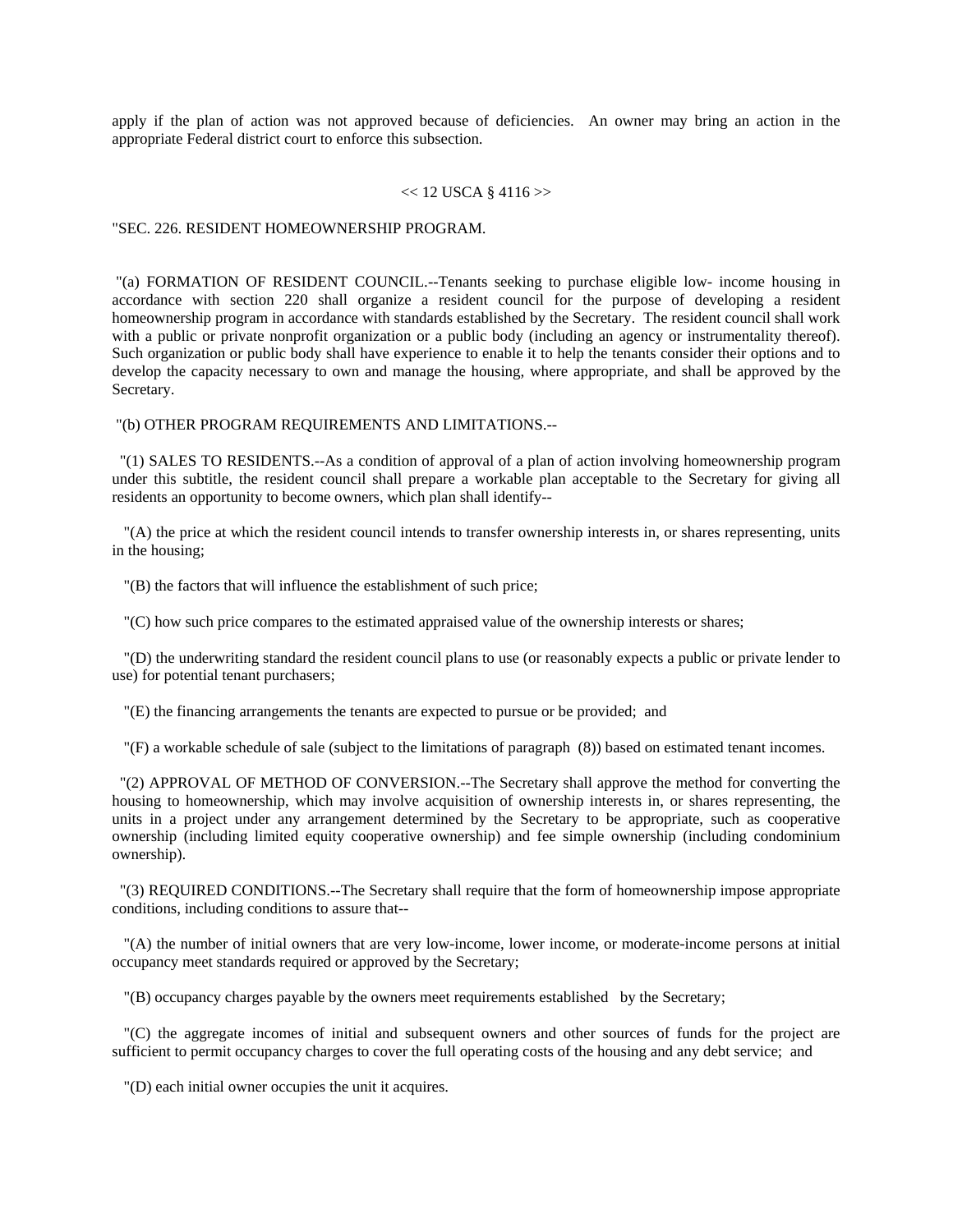"(4) USE OF PROCEEDS FROM SALES TO ELIGIBLE FAMILIES.--The entity that transfers ownership interests in, or shares representing, units to eligible families, or another entity specified in the approved application, may use 50 percent of the proceeds, if any, from the initial sale for costs of the homeownership program, including improvements to the project, operating and replacement reserves for the project, additional homeownership opportunities in the project, and other project-related activities approved by the Secretary. The remaining 50 percent of such proceeds shall be returned to the Secretary for use under section 220, subject to availability under appropriations Acts. Such entity shall keep, and make available to the Secretary, all records necessary to calculate accurately payments due the Secretary under this paragraph.

## "(5) RESTRICTIONS ON RESALE BY HOMEOWNERS.--

## "(A) IN GENERAL.--

 "(i) TRANSFER PERMITTED.--A homeowner under a homeownership program may transfer the homeowner's ownership interest in, or shares representing, the unit, except that a homeownership program may establish restrictions on the resale of units under the program.

 "(ii) RIGHT TO PURCHASE.--Where a resident management corporation, resident council, or cooperative has jurisdiction over the unit, the corporation, council, or cooperative shall have the right to purchase the ownership interest in, or shares representing, the unit from the homeowner for the amount specified in a firm contract between the homeowner and a prospective buyer.

 "(iii) PROMISSORY NOTE REQUIRED.--The homeowner shall execute a promissory note equal to the difference, if any, between the market value and the purchase price, payable to the Secretary, together with a mortgage securing the obligation of the note.

 "(B) 6 YEARS OR LESS.--In the case of a transfer within 6 years of the acquisition under the program, the homeownership program shall provide for appropriate restrictions to assure that an eligible family may not receive any undue profit. The plan shall provide for limiting the family's consideration for its interest in the property to the total of--

"(i) the contribution to equity paid by the family;

 "(ii) the value, as determined by such means as the Secretary shall determine through regulation, of any improvements installed at the expense of the family during the family's tenure as owner; and

 "(iii) the appreciated value determined by an inflation allowance at a rate which may be based on a cost-of-living index, an income index, or market index as determined by the Secretary through regulation and agreed to by the purchaser and the entity that transfers ownership interests in, or shares representing, units to eligible families (or another entity specified in the approved application), at the time of initial sale, and applied against the contribution to equity.

 Such an entity may, at the time of initial sale, enter into an agreement with the family to set a maximum amount which this appreciation may not exceed.

 "(C) 6-20 YEARS.--In the case of a transfer during the period beginning 6 years after the acquisition and ending 20 years after the acquisition, the homeownership program shall provide for the recapture by the Secretary or the program of an amount equal to the amount of the declining balance on the note described in subparagraph (A)(iii).

 "(D) USE OF RECAPTURED FUNDS.--Any net sales proceeds that may not be retained by the homeowner under the plan approved pursuant to this paragraph shall be paid to the HOME Investment Trust Fund for the unit of general local government in which the housing is located. If the housing is located in a unit of general local government that is not a participating jurisdiction (as such term is defined in section 104 of the Cranston-Gonzalez National Affordable Housing Act), any such net sales proceeds shall be paid to the HOME Investment Trust Fund under this subparagraph, the Secretary shall take such actions as are necessary to ensure that the proceeds shall be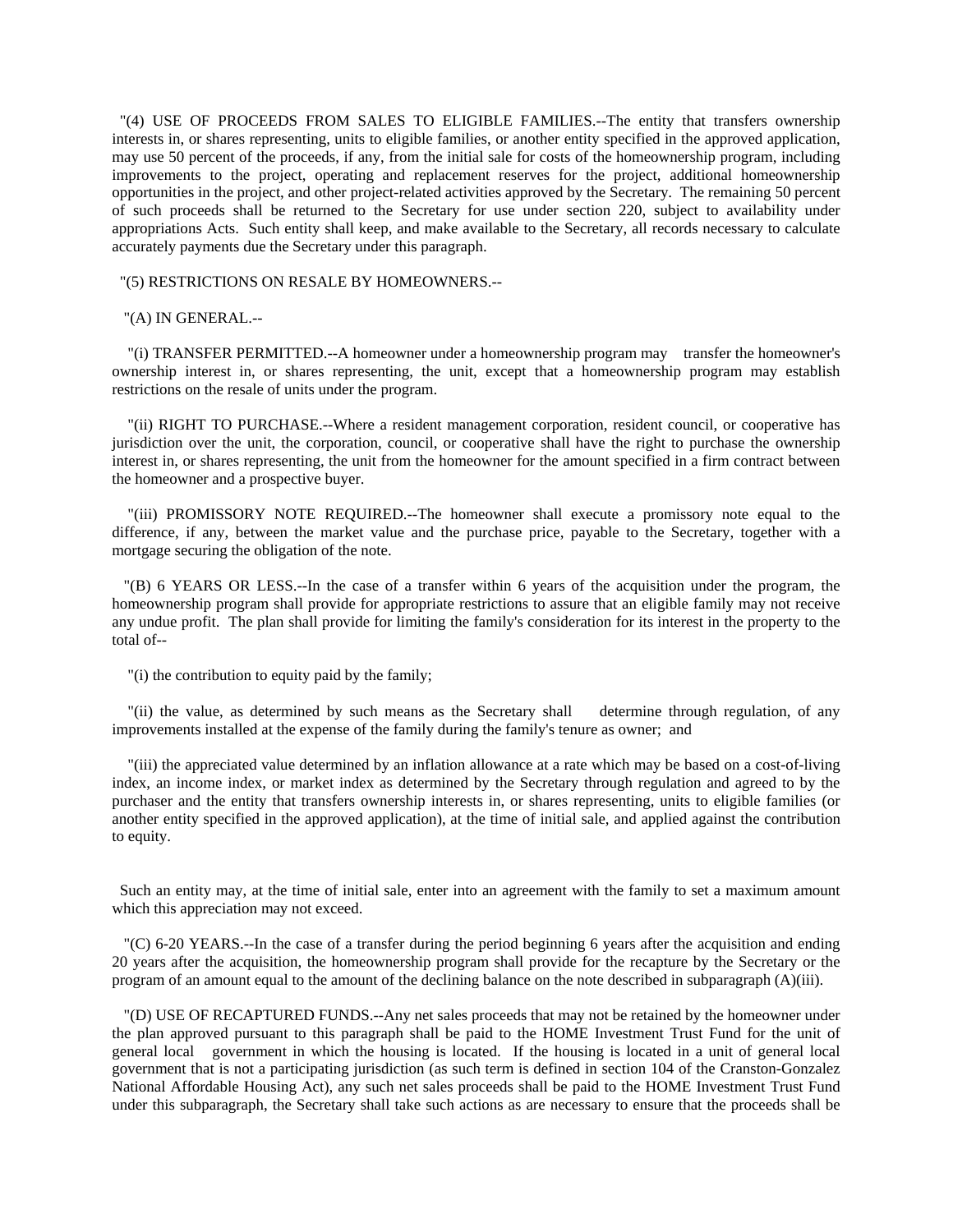immediately available for eligible activities to expand the supply of affordable housing under section 212 of the Cranston-Gonzalez National Affordable Housing Act. The Secretary shall require the maintenance of any records necessary to calculate accurately payments due under this paragraph.

"(6) PROTECTION OF NONPURCHASING FAMILIES.--

 "(A) EVICTION.--No tenant residing in a dwelling unit in a property on the date the Secretary approves a plan of action may be evicted by reason of a homeownership program approved under this subtitle.

 "(B) RENTAL ASSISTANCE.--If a tenant decides not to purchase a unit, or is not qualified to do so, the Secretary shall ensure that rental assistance under section 8 is available for use by each otherwise qualified tenant (that meets the eligibility requirements under such section) in that or another property. The requirement for giving preference to certain categories of eligible families under sections  $8(d)(1)(A)$  and  $8(0)(3)$  of the United States Housing Act of 1937 shall not apply to the provision of assistance to such families.

 "(C) RELOCATION ASSISTANCE.--The resident council shall also inform each such tenant that if the tenant chooses to move, the owner will pay relocation assistance in accordance with the approved homeownership program.

 "(7) QUALIFIED MANAGEMENT.--As a condition of approval of a homeownership program under this subtitle, the resident council shall have demonstrated its abilities to manage eligible properties by having done so effectively and efficiently for a period of not less than 3 years or by entering into a contract with a qualified management entity that meets such standards as the Secretary may prescribe to ensure that the property will be maintained in a decent, safe, and sanitary condition.

 "(8) TIMELY HOMEOWNERSHIP.--Resident councils shall transfer ownership of the property to tenants within a specified period of time that the Secretary determines to be reasonable. During the interim period when the property continues to be operated and managed as rental housing, the resident council shall utilize written tenant selection policies and criteria that are approved by the Secretary as consistent with the purpose of providing housing for very low-income families. The resident council shall promptly notify in writing any rejected applicant of the grounds for any rejection.

# "(9) RECORDS AND AUDIT OF RESIDENT COUNCILS.--

 "(A) MAINTENANCE.--Each resident council shall keep such records as may be reasonably necessary to fully disclose the amount and the disposition by such resident council of the proceeds of assistance received under this subtitle (including any proceeds from sales under paragraphs  $(4)$  and  $(5)(D)$ ), the total cost of the homeownership program in connection with which such assistance is given or used, and the amount and nature of that portion of the program supplied by other sources, and such other sources as will facilitate an effective audit.

 "(B) ACCESS.--The Secretary shall have access for the purpose of audit and examination to any books, documents, papers, and records of the resident council that are pertinent to assistance received under this subtitle.

 "(C) AUDIT.--The Comptroller General of the United States, or any of the duly authorized representatives of the Comptroller General, shall also have access for the purpose of audit and examination to any books, documents, papers, and records of the resident council that are pertinent to assistance received under this subtitle.

 "(10) ASSUMPTION CONDITIONS.--Any entity that assumes, as determined by the Secretary, a mortgage covering low-income housing in connection with the acquisition of the housing from an owner under this section must comply with any low-income affordability restrictions for the remaining useful life of the housing as determined under section 222(d). This requirement shall only apply to an entity, such as a cooperative association, that, as determined by the Secretary, intends to own the housing on a permanent basis.

 $<< 12$  USCA § 4117 $>>$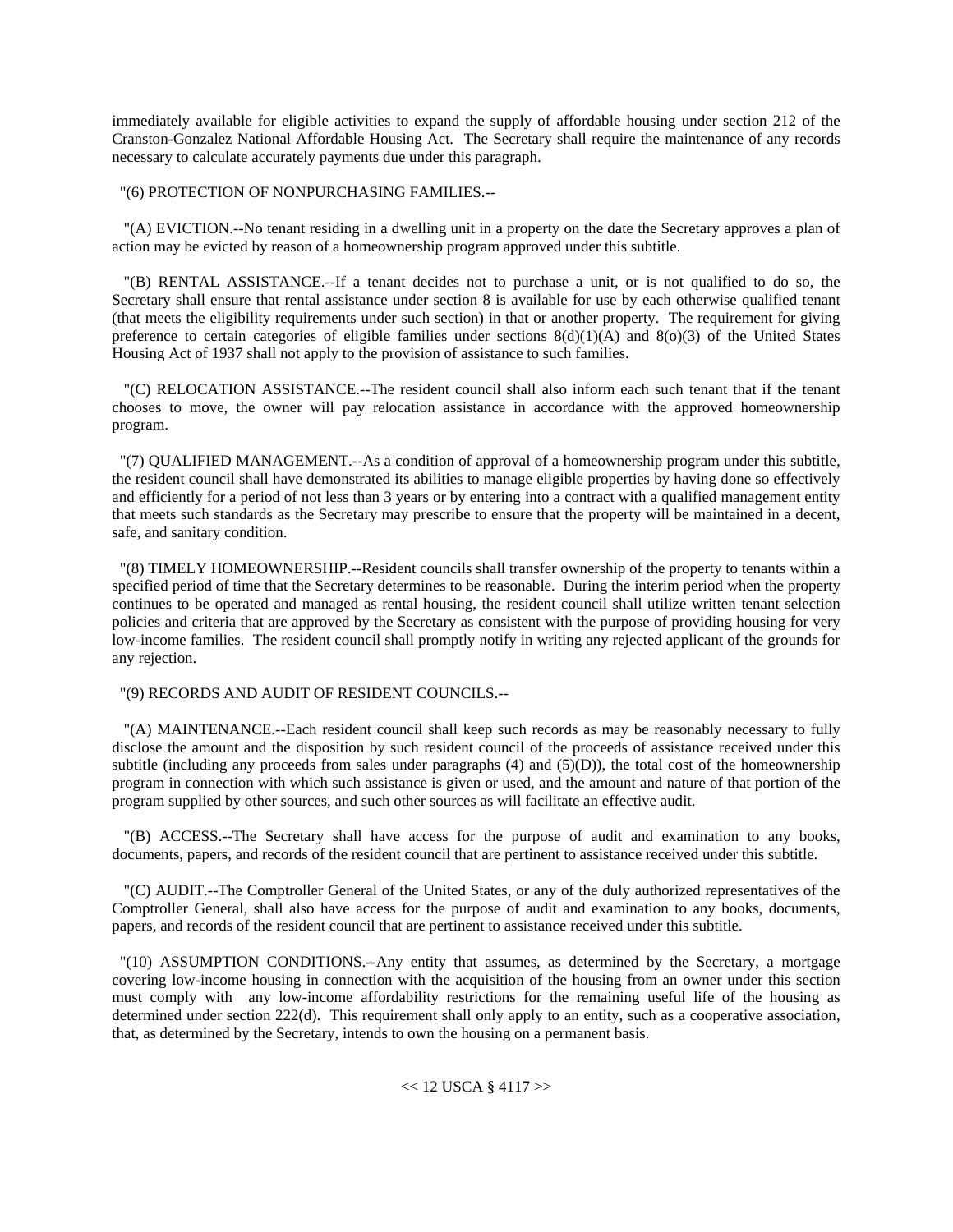## "SEC. 227. DELEGATED RESPONSIBILITY TO STATE AGENCIES.

 "(a) IN GENERAL.--In addition to any responsibilities delegated under section 213(c), the Secretary shall delegate some or all responsibility for implementing this subtitle to a State housing agency if such agency submits a preservation plan acceptable to the Secretary.

 "(b) APPROVAL.--State preservation plans shall be submitted in such form and in accordance with such procedures as the Secretary shall establish. The Secretary may approve plans that contain--

 "(1) an inventory of low-income housing located within the State that is or will be eligible low-income housing under this subtitle within 5 years;

"(2) a description of the agency's experience in the area of multifamily financing and restructuring;

 "(3) a description of the administrative resources that the agency will commit to the processing of plans of action in accordance with this subtitle;

 "(4) a description of the administrative resources that the agency will commit to the monitoring of approved plans of action in accordance with this subtitle;

 "(5) an independent analysis of the performance of the multi-family housing inventory financed or otherwise monitored by the agency;

 "(6) a certification by the public official responsible for submitting the comprehensive housing affordability strategy under section 105 of the Cranston-Gonzalez National Affordable Housing Act that the proposed activities are consistent with the approved housing strategy of the State within which the eligible low-income housing is located; and

 "(7) such other certifications or information that the Secretary determines to be necessary or appropriate to achieve the purposes of this subtitle.

 "(c) IMPLEMENTATION AGREEMENTS.--The Secretary may enter into any agreements necessary to implement an approved State preservation plan, which may include incentives that are authorized under other provisions of this subtitle.

#### $<< 12$  USCA § 4118 $>>$

## "SEC. 228. CONSULTATIONS WITH OTHER INTERESTED PARTIES.

 "The Secretary shall confer with any appropriate State or local government agency to confirm any State or local assistance that is available to achieve the purposes of this title and shall give consideration to the views of any such agency when making determinations under this subtitle. The Secretary shall also confer with appropriate interested parties that the Secretary believes could assist in the development of a plan of action that best achieves the purpose of this subtitle.

### $<< 12$  USCA § 4119 $>>$

"SEC. 229. DEFINITIONS.

"For purposes of this subtitle: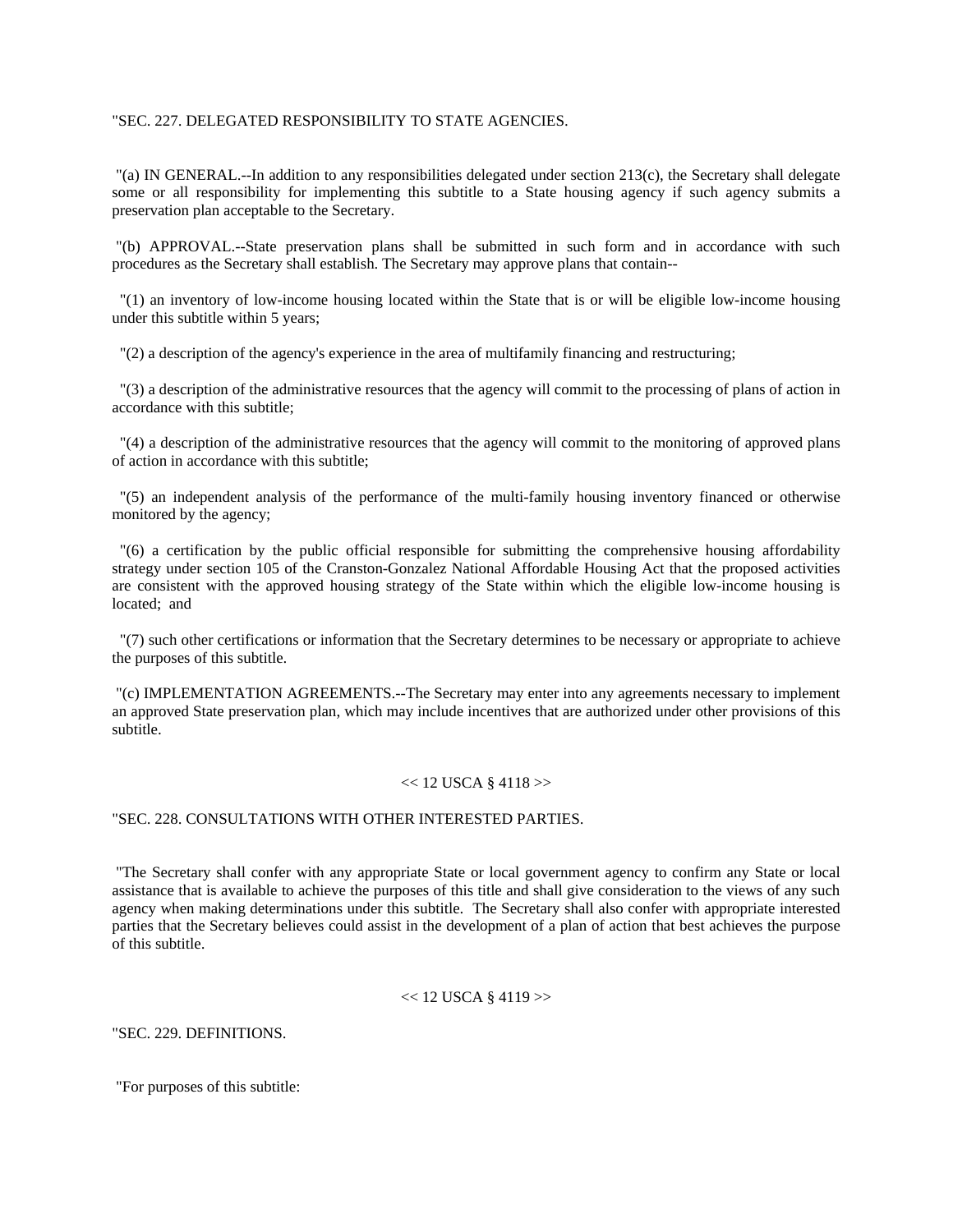"(1) The term 'eligible low-income housing' means any housing financed by a loan or mortgage.--

" $(A)$  that is--

"(i) insured or held by the Secretary under section  $221(d)(3)$  of the National Housing Act and assisted under section 101 of the Housing and Urban Development Act of 1965 or section 8 of the United States Housing Act of 1937;

"(ii) insured or held by the Secretary and bears interest at a rate determined under the proviso of section  $221(d)(5)$ of the National Housing Act;

 "(iii) insured, assisted, or held by the Secretary or a State or State agency under section 236 of the National Housing Act; or

"(iv) held by the Secretary and formerly insured under a program referred to in clause (i), (ii), or (iii); and

 "(B) that, under regulation or contract in effect before February 5, 1988, is or will within 24 months become eligible for prepayment without prior approval of the Secretary.

 "(2) The term 'Federal cost limit' means, for any eligible low-income housing, the amount determined under section 215(a).

 "(3) The term 'low-income affordability restrictions' means limits imposed by regulation or regulatory agreement on tenant rents, rent contributions, or income eligibility in eligible low-income housing.

 "(4) The terms 'low-income families or persons' and 'very low-income families or persons' mean families or persons whose incomes do not exceed the respective levels established for low-income families and very lowincome families, respectively, under section 3(b)(2) of the United States Housing Act of 1937.

 "(5) The term 'moderate-income families or persons' means families or persons whose incomes are between 80 percent and 95 percent of the median income for the area, as determined by the Secretary with adjustments for smaller and larger families.

"(6) The term 'nonprofit organization' means any private, nonprofit organization that--

"(A) is organized or chartered under State or local laws;

"(B) has no part of its net earnings inuring to the benefit of any member, founder, contributor, or individual;

"(C) complies with standards of financial accountability acceptable to the Secretary; and

 "(D) has among its principal purposes significant activities related to the provision of decent housing that is affordable to very low-, low-, and moderate-income families.

"(7) The term 'owner' means the current or subsequent owner or owners of eligible low-income housing.

"(8) The term 'preservation equity' means, for any eligible low-income housing--

 "(A) for purposes of determining the authorized return under section 214(a) and providing incentives to extend the low-income affordability restrictions on the housing under section 219--

"(i) the preservation value of the housing determined under section  $213(b)(1)$ ; less

"(ii) any debt secured by the property; and

 "(B) for purposes of determining incentives under section 220 and 221 and determining the amount of an acquisition loan under the provisions of section  $241(f)(3)$  of the National Housing Act--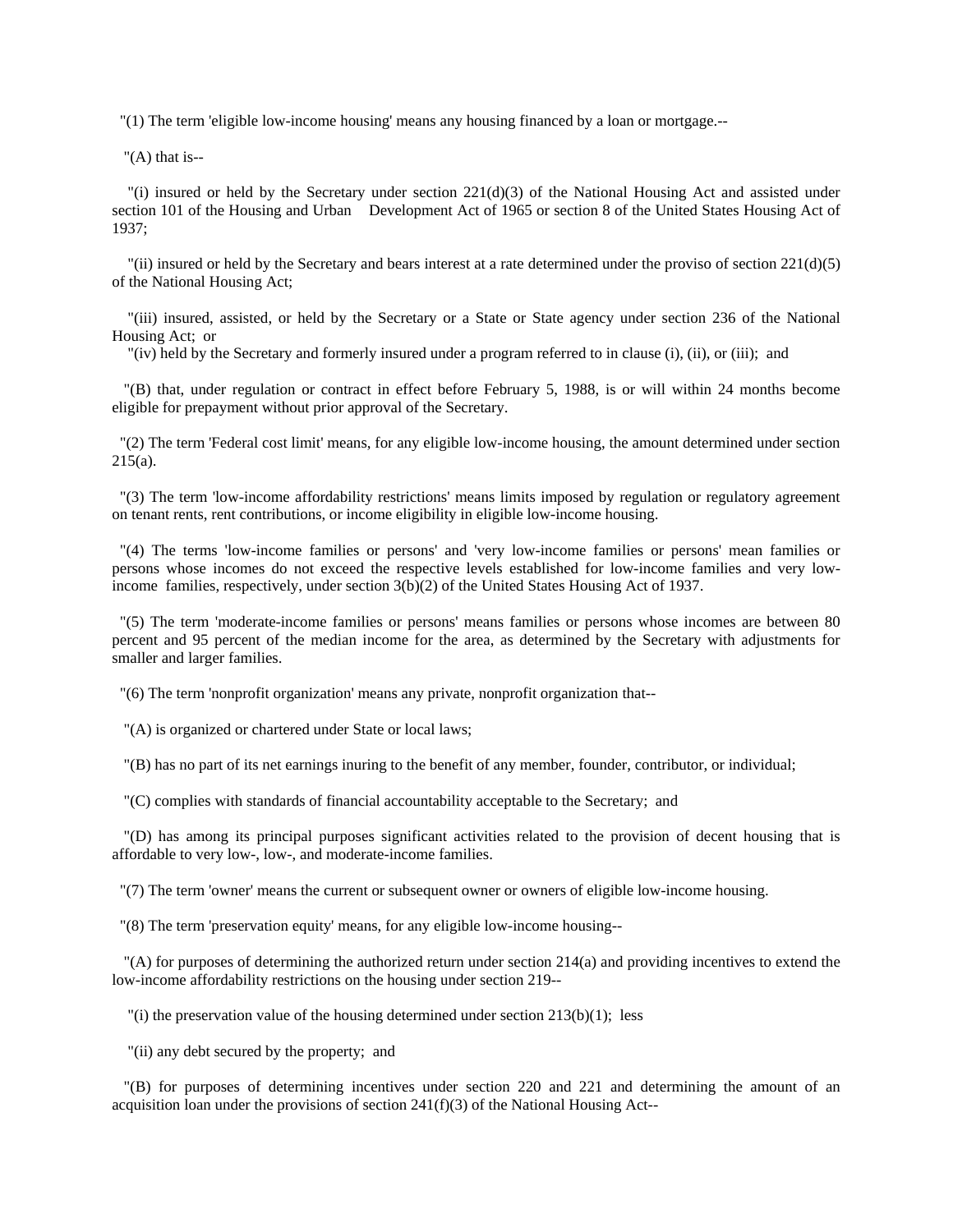"(i) the preservation value of the housing determined under section  $213(b)(2)$ ; less

"(ii) the outstanding balance of the federally-assisted mortgage or mortgages for the housing.

 "(9) The term 'preservation value' means, for any eligible low-income housing, the applicable value determined under paragraph (1) or (2) of section 213(b).

"(10) The term 'Secretary' means the Secretary of Housing and Urban Development.

"(11) The term 'resident council' means any incorporated nonprofit organization or association that--

"(A) is representative of the resident of the housing;

"(B) adopts written procedures providing for the election of officers on a regular basis; and

"(C) has a democratically elected governing board, elected by the residents of the housing.

## $<< 12$  USCA § 4120 $>>$

"SEC. 230. NOTICE TO TENANTS.

 "Where a provision of this subtitle requires that information or material be given to tenants of the housing, the requirement may be met by (1) posting a copy of the information or material in readily accessible locations within each affected building, or posting notices in each such location describing the information or material and specifying a location, as convenient to the tenants as is reasonably practical, where a copy may be examined, and (2) supplying a copy of the information or material to a representative of the tenants.

## $<< 12$  USCA § 4121 $>>$

# "SEC. 231. DEFINITIONS OF QUALIFIED AND PRIORITY PURCHASER AND RELATED PARTY RULE.

 "(a) PRIORITY PURCHASER.--The term 'priority purchaser' means (A) a resident council organized to acquire the housing in accordance with a resident homeownership program that meets the requirements of section 231; and (B) any nonprofit organization or State or local agency that agrees to maintain low- income affordability restrictions for the remaining useful life of the housing (as determined under section 222(d)).

 "(b) QUALIFIED PURCHASER.--The term 'qualifed purchaser' means any entity that agrees to maintain lowincome affordability restrictions for the remaining useful life of the housing (as determined under section 222(d)), and includes for-profit entities and priority pruchasers.

 "(c) RELATED PARTIES.--Except as provided in subsection (d), the terms 'qualified purchaser' and 'priority purchaser' do not include any entity that, either directly or indirectly, is wholly or partially owned or controlled by the owner of the housing being transferred under this subtitle, is under whole or partial common control with such owner, or has any financial interest in such owner or in which such owner has any financial interest. The Secretary shall issue any regulations appropriate to implement the preceding sentence.

 "(d) MANAGEMENT EXCEPTION.--A qualified purchaser shall not be precluded from retaining as a property management entity a company that is owned or controlled by the selling owner or a principal thereof if retention of the management company is neither a condition of sale nor part of consideration paid for sale and the property management contract is negotiated by the qualified purchaser on an arm's length basis.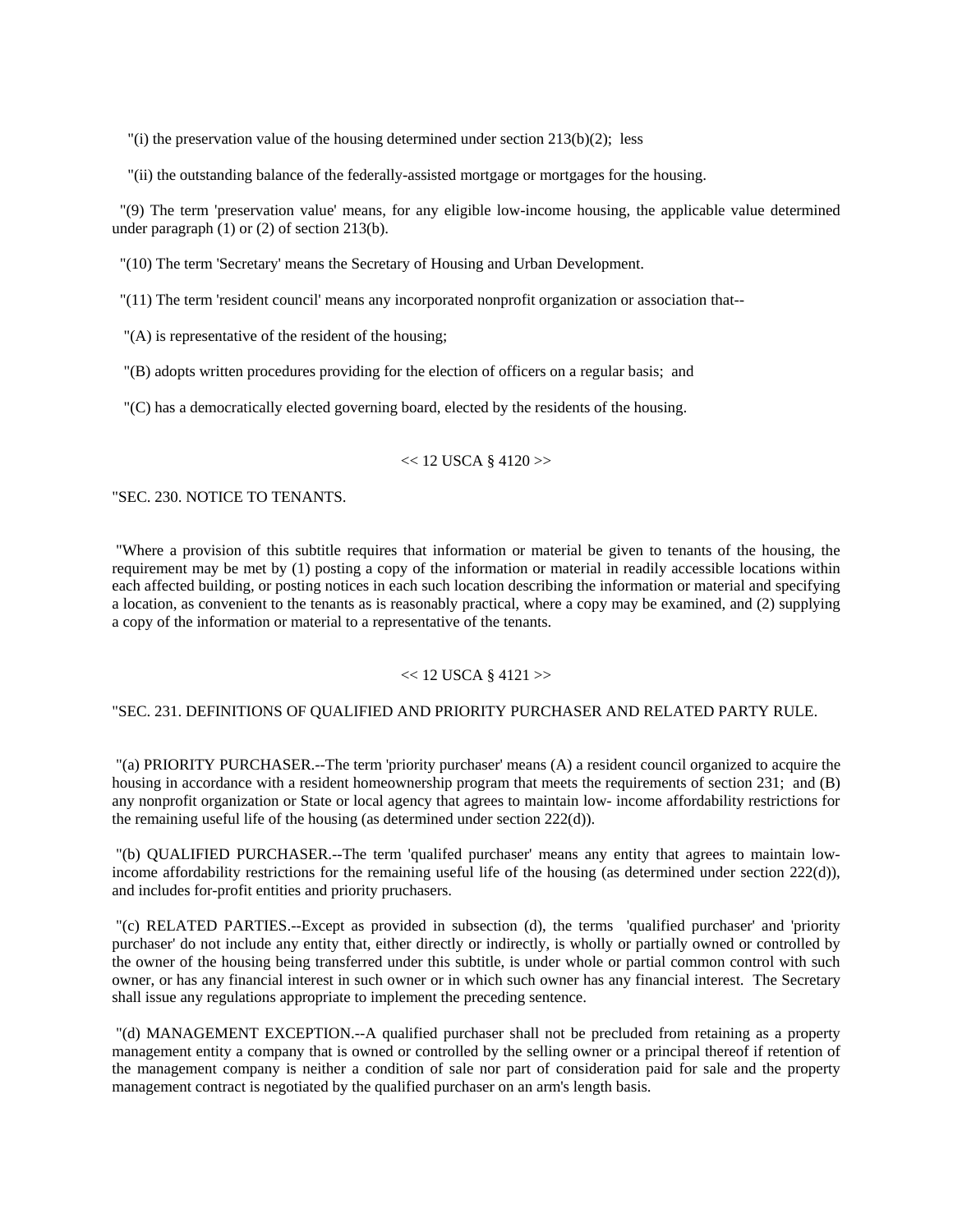### $<< 12$  USCA § 4122 $>>$

## "SEC. 232. PREEMPTION OF STATE AND LOCAL LAWS.

 "(a) IN GENERAL.--No State or political subdivision of a State may establish, continue in effect, or enforce any law or regulation that--

 "(1) restricts or inhibits the prepayment of any mortgage described in section 229(1) (or the voluntary termination of any insurance contract pursuant to section 229 of the National Housing Act) on eligible low income housing;

 "(2) restricts or inhibits an owner of such housing from receiving the authorized annual return provided under section 214;

 "(3) is inconsistent with any provision of this subtitle, including any law, regulation, or other restriction that limits or impairs the ability of any owner of eligible low income housing to receive incentives authorized under this subtitle (including authorization to increase rental rates, transfer the housing, obtain secondary financing, or use the proceeds of any of such incentives); or

 "(4) in its applicability to low-income housing is limited only to eligible low-income housing for which the owner has prepaid the mortgage or terminated the insurance contract.

Any law, regulation, or restriction described under paragraph  $(1)$ ,  $(2)$ ,  $(3)$ , or  $(4)$  shall be ineffective and any eligible low-income housing exempt from the law, regulation, or restriction, only to the extent that it violates the provisions of this subsection.

 "(b) EFFECT.--This section shall not prevent the establishment, continuing in effect, or enforcement of any law or regulation of any State or political subdivision of a State not inconsistent with the provisions of this subtitle and relating to building standards, zoning limitations, health, safety, or habitability standards for housing, rent control, or conversion of rental housing to condominium or cooperative ownership, to the extent such law or regulation is of general applicability to both housing receiving Federal assistance and nonassisted housing. This section shall not preempt, annul, or alter any contractual restrictions or obligations existing before the date of the enactment of the Cranston-Gonzalez National Affordable Housing Act that prevent or limit an owner of eligible low-income housing from prepaying the mortgage on the housing (or terminating the insurance contract on the housing).

### $<< 12$  USCA § 4123 $>>$

"SEC. 233. SEVERABILITY.

 "If any provision of this subtitle, or the application of such provision with respect to any person or circumstance, is held invalid, the remainder of this Act, and the application of such provision to any other person or circumstance, shall not be affected by such holding.

### $<< 12$  USCA § 4124 $>>$

"SEC. 234. AUTHORIZATION OF APPROPRIATIONS.

 "(a) GENERAL.--There are authorized to be appropriated for assistance and incentives authorized under this subtitle \$425,000,000 for fiscal year 1991 and \$858,000,000 for fiscal year 1992.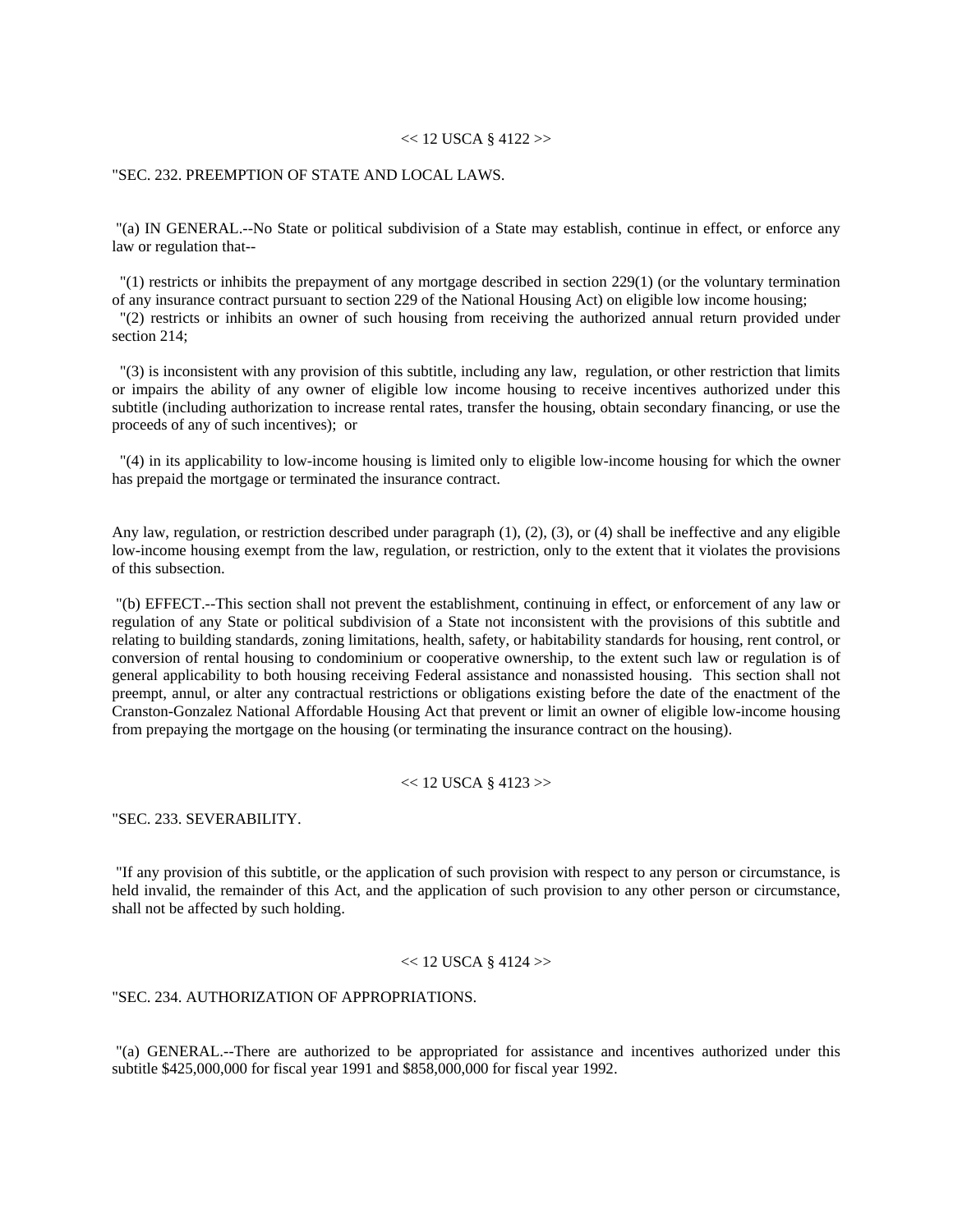"(b) GRANTS.--Of the amounts made available under subsection (a), not more than \$100,000,000 for each of fiscal years 1991 and 1992 shall be available for grants under section 221(d)(2), subject to approval in appropriations Acts.

### $<< 12$  USCA § 4101 NOTE $>>$

"SEC. 235. APPLICABILITY.

 "Subject to section 605 of the Cranston-Gonzalez National Affordable Housing Act, the requirements of this subtitle shall apply to any project that is eligible low-income housing on or after November 1, 1987.". (b) TABLE OF CONTENTS.--The table of contents of such Act is amended by striking the items relating to subtitles A and B of title II and inserting the following:

"Subtitle A--Short Title

"Sec. 201. Short title.

"Subtitle B--Prepayment of Mortgages Insured Under National Housing Act "Sec. 211. General prepayment limitation.

"Sec. 212. Notice of intent.

"Sec. 213. Appraisal and preservation value of eligible low-income housing.

- "Sec. 214. Annual authorized return and preservation rents.
- "Sec. 215. Federal cost limits and limitations on plans of action.
- "Sec. 216. Information from Secretary.
- "Sec. 217. Plan of action.
- "Sec. 218. Prepayment and voluntary termination.
- "Sec. 219. Incentives to extend low-income use.
- "Sec. 220. Incentives for transfer to qualified purchasers.
- "Sec. 221. Mandatory sale for housing exceeding Federal cost limits.
- "Sec. 222. Criteria for approval of plan of action involving incentives.
- "Sec. 223. Assistance for displaced tenants.
- "Sec. 224. Permissible prepayment or voluntary termination and modification of commitments.
- "Sec. 225. Timetable for approval of plan of action.
- "Sec. 226. Resident homeownership program.
- "Sec. 227. Delegated responsibility to State agencies.
- "Sec. 228. Consultations with other interested parties.
- "Sec. 229. Definitions.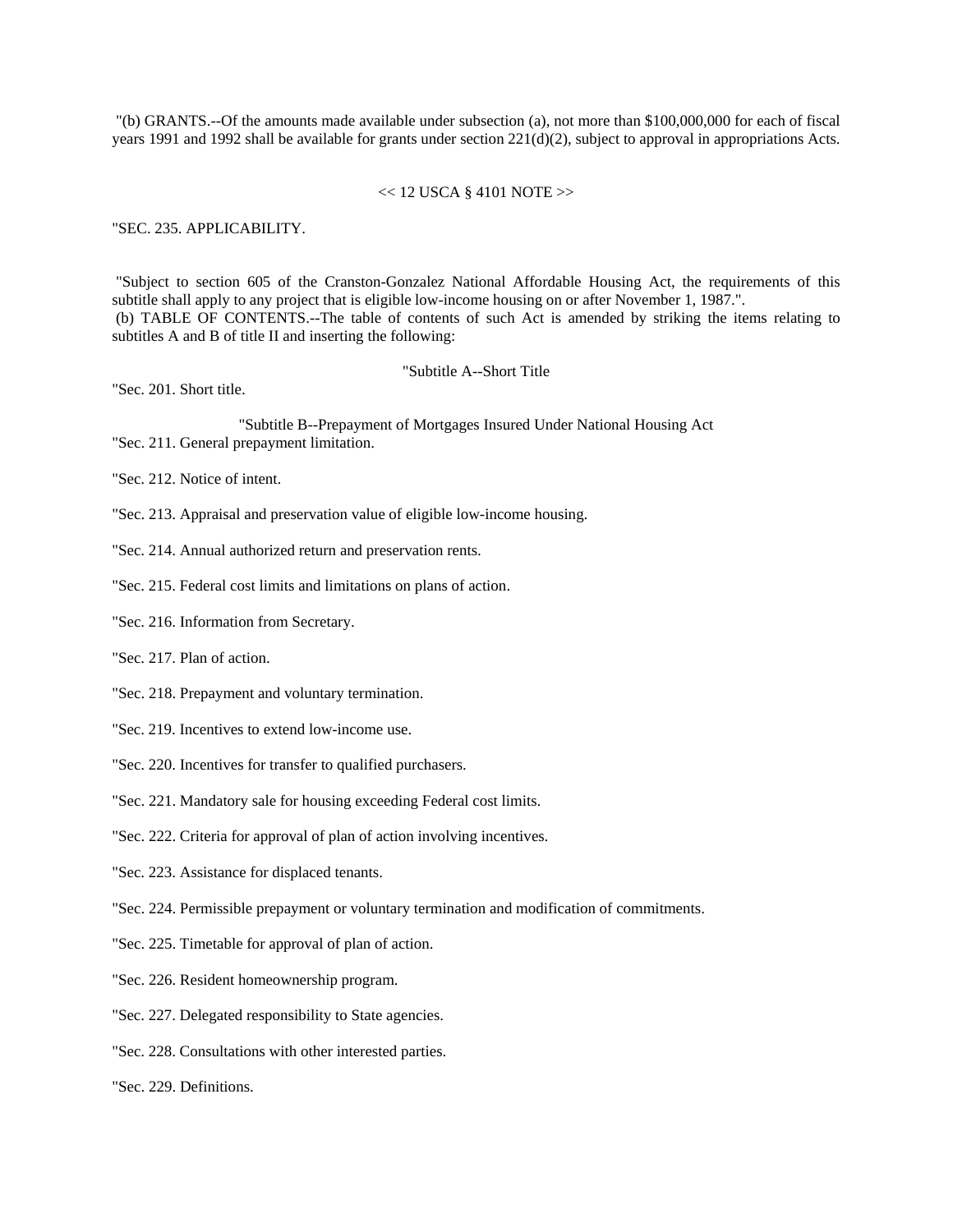"Sec. 230. Notice to tenants.

"Sec. 231. Definitions of qualified and priority purchasers and related party rule.

"Sec. 232. Preemption of State and local laws.

"Sec. 233. Severability.

"Sec. 234. Authorization of appropriations.

"Sec. 235. Applicability.".

SEC. 602. RELATED NATIONAL HOUSING ACT AMENDMENTS.

### $<< 12$  USCA § 1715z-6 $>>$

 (a) INSURANCE FOR SECOND MORTGAGE FINANCING.--Section 241(f) of the National Housing Act is amended to read as follows:

 "(f)(1) Notwithstanding any other provision of this section, the Secretary may, upon such terms and conditions as the Secretary may prescribe, make a commitment to insure and insure equity loans and acquisition loans made by financial institutions approved by the Secretary and State housing finance agencies that enter into risk-sharing agreements with the Secretary.

 "(2)(A) For purposes of this section, the term 'equity loan' means a loan or advance of credit to the owner of eligible low income housing (as defined in section 229 of the Low-Income Housing Preservation and Resident Homeownership Act of 1990) who agrees to extend the low-income affordability restrictions on the housing pursuant to an approved plan of action under such Act.

"(B) To be eligible for insurance under this paragraph, an equity loan shall--

 "(i) be limited to an amount equal to the lesser of (I) 70 percent of the preservation equity in the project, as determined by the Secretary under such Act, or (II) the amount the Secretary determines can be supported by the project on the basis of an 8 percent return on the preservation equity (assuming normal debt service coverages); and

 "(ii) provide for the lender to deposit (on behalf of the borrowing owner) 10 percent of the loan amount in an escrow account, controlled by the Secretary or a State housing finance agency approved by the Secretary, which shall be made available to the owner upon the expiration of the 5-year period beginning on the date the loan is made, subject to compliance with section  $222(d)$  of such Act; and

 "(3)(A) For purposes of this section, the term 'acquisition loan' means a loan or advance of credit to a qualified purchaser of eligible low- income housing (as defined in section 231 of the Low-Income Housing Preservation and Resident Homeownership Act of 1990) acquiring the housing under section 220 or 221 of such Act who agrees to extend the low-income affordability restrictions pursuant to an approved plan of action under such Act.

 "(B) To be eligible for insurance under this paragraph, an acquisition loan shall be limited to 95 percent of the preservation equity of the housing determined under section 229(8) of the Low-Income Housing Preservation and Resident Homeownership Act of 1990, except that the loan may include, if the qualified purchaser is a priority purchaser as defined under section 231 of such Act, any expenses associated with the acquisition, loan closing, and implementation of the plan of action, subject to approval by the Secretary.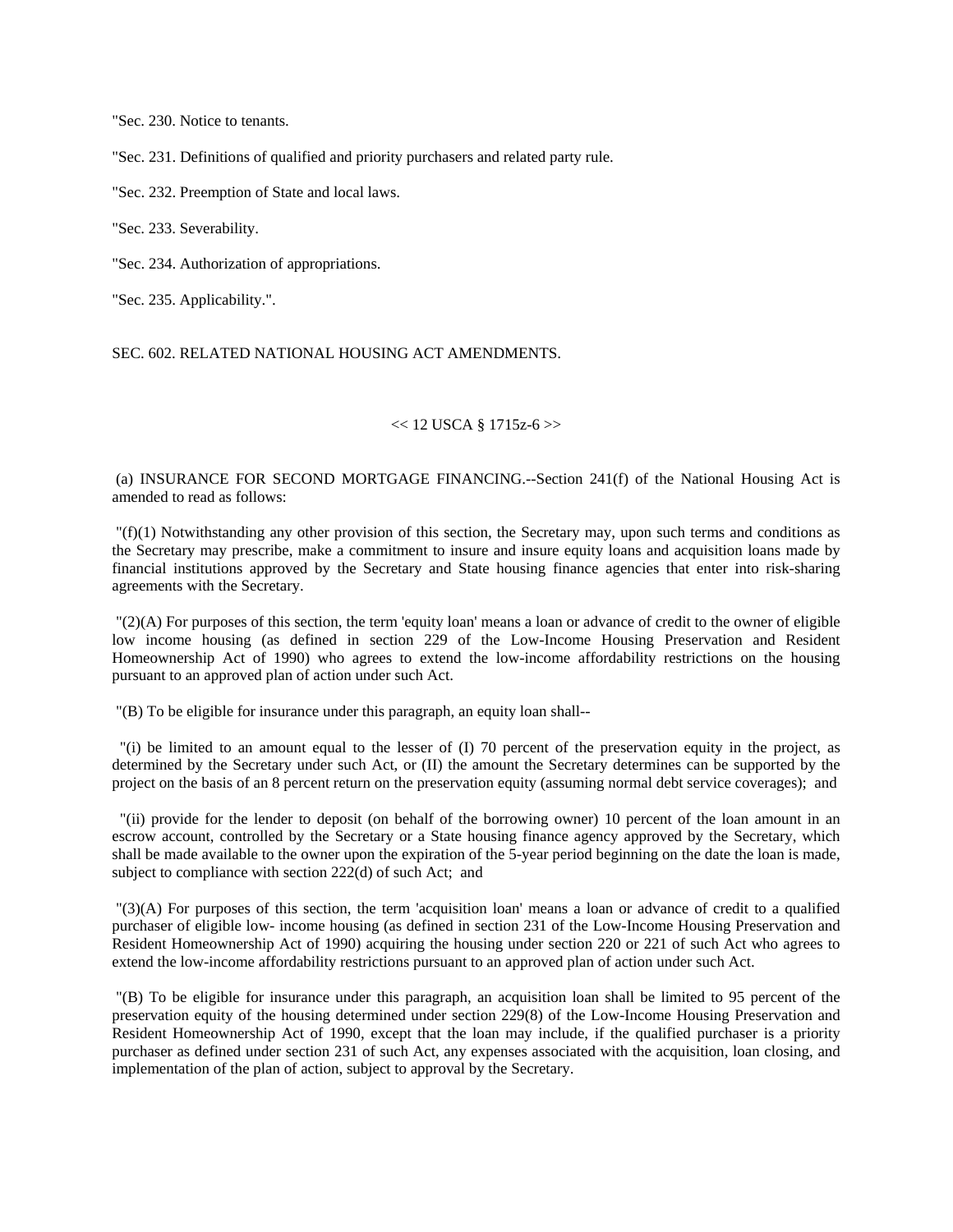"(4) The provisions of subsections (d), (e), (g), (h), (i), (j), (k), (l), and (n) of section 207 shall be applicable to loans insured under this subsection, except that--

"(A) all references to the term 'mortgage' shall be construed to refer to the term 'loan' as used in this subsection;

 "(B) loans involving projects covered by a mortgage insured under section 236 shall be insured under and shall be the obligations of the Special Risk Insurance Fund; and

 "(C) with respect to any sale under foreclosure of a mortgage on the project that is senior to the equity loan insured under this subsection and when the equity loan is secured by a mortgage, the Secretary may--

 "(i) issue regulations providing that, in order to receive insurance benefits, the insured mortgagee shall either assign the equity or acquisition loan to the Secretary or bid the amount necessary to acquire the project and convey title to the project to the Secretary, in which case the insurance benefits paid by the Secretary shall include the amount bid by the mortgagee to satisfy the senior mortgage at the foreclosure sale; and

 "(ii) if the equity or acquisition loan has been assigned to the Secretary, bid, in addition to amounts authorized under section 207(k), any sum not in excess of the total unpaid indebtedness secured by such senior mortgage and the equity or acquisition loan, plus taxes, insurance, foreclosure costs, fees, and other expenses.

"(5) Loans insured under this subsection shall--

 "(A) have a maturity and provisions for amortization satisfactory to the Secretary, bear interest at such rate as may be agreed upon by the mortgagor and mortgagee, and be secured in such manner as the Secretary may require; and

 "(B) contain such other terms, conditions, and restrictions as the Secretary may prescribe, including phased advances of equity loan proceeds to reflect project rent levels.

 "(6) The Secretary may provide for combination of loans insured under subsection (d) with equity and acquisition loans insured under this subsection.

 "(7) When underwriting an equity or acquisition loan under this subsection, the Secretary may assume that the rental assistance provided in accordance with an approved plan of action under section 222 of the Cranston-Gonzalez National Affordable Housing Act will be extended for the full term of the contract entered into under such Act. The Secretary may accelerate repayment of a loan under this subsection if rental assistance is not extended under section 222(b) of such Act or the Secretary is unable to develop a revised package of incentives to the owner comparable to those received under the original approved plan of action.

 "(8) If the Secretary is unable to extend the term of rental assistance for the full term of the contract entered into under section 222(b) of the Cranston-Gonzalez National Affordable Housing Act, the Secretary may take such actions as the Secretary determines to be appropriate to avoid default, avoid disruption of the sound ownership and management of the housing, and otherwise minimize the cost to the Federal Government.

 "(9) A mortgagee approved by the Secretary may not withhold consent to an equity or acquisition loan on a property on which that mortgagee holds a mortgage.

## $<< 12$  USCA § 1715z-15 $>>$

 (b) APPROVAL PRIOR TO FORECLOSURE.--Section 250(b) of such Act (12 U.S.C. 1715z-15(b) is amended to read as follows:

 "(b) A mortgagee may foreclose the mortgage on, or acquire by deed in lieu of foreclosure, any eligible low-income housing project (as such term is defined in section 229 of the Low-Income Housing Preservation and Resident Homeownership Act of 1990) only if the mortgagee also conveys title to the project to the Secretary in connection with a claim for insurance benefits".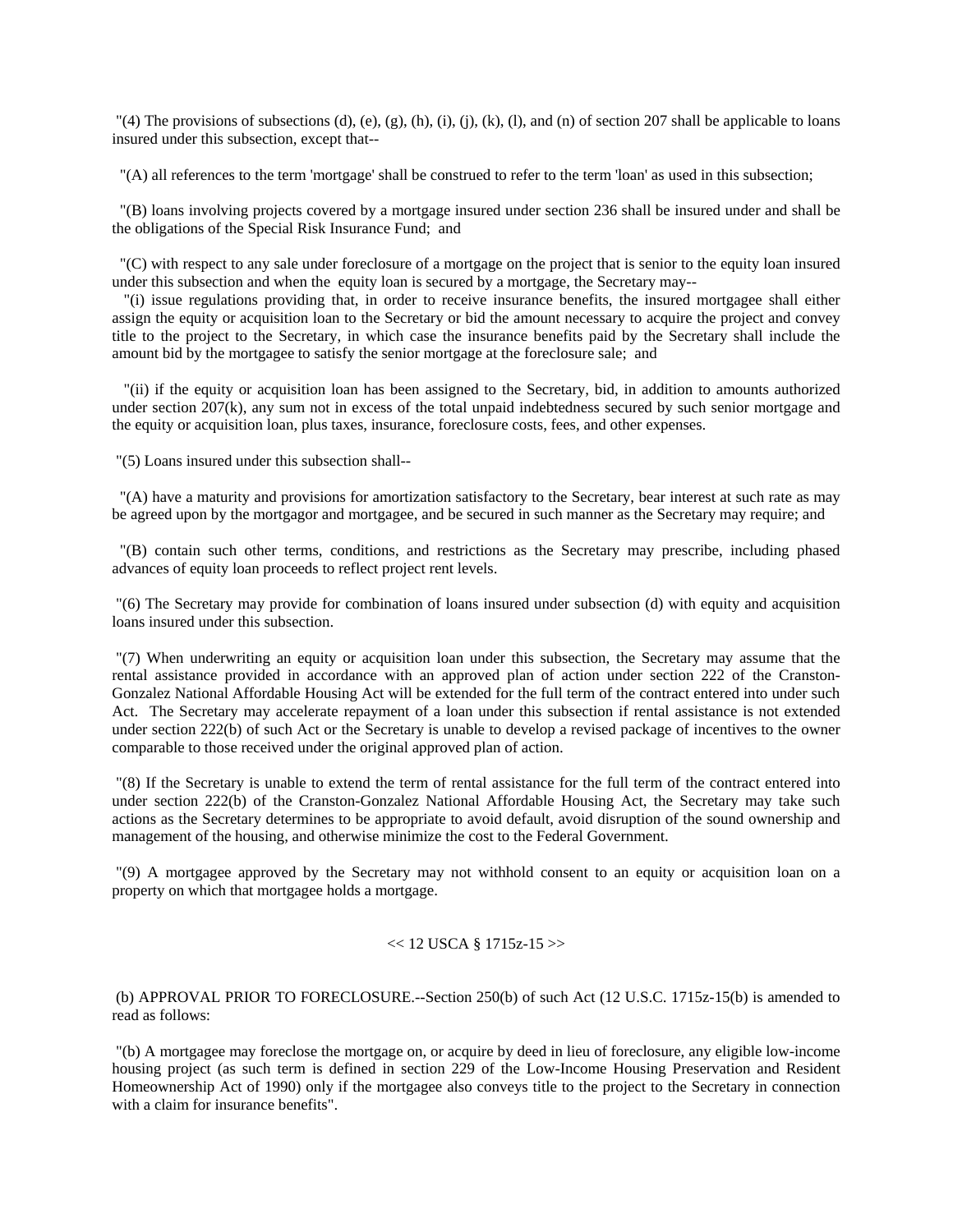(c) REPEALER.--Section 250(c) of such Act is hereby repealed, and section 250(d) is redesignated as section  $250(c)$ .

### << 42 USCA § 1437f >>

## SEC. 603. RELATED UNITED STATES HOUSING ACT OF 1937 AMENDMENTS.

Section  $89(y)(2)$  of the United States Housing Act of 1937 is amended by striking out "Emergency Low Income Housing Preservation Act of 1987" and inserting "Low-Income Housing Preservation and Resident Homeownership Act of 1990".

### $<< 12$  USCA § 4101 NOTE >>

SEC. 604. TRANSITION PROVISIONS.

 (a) HOUSING ELIGIBLE FOR ELECTION.--Any owner of housing that becomes eligible low-income housing before January 1, 1991 and who, before such date, filed a notice of intent under section 222 of the Emergency Low Income Housing Preservation Act of 1987 (as such section existed before the date of the enactment of this Act) or under section 212 of such Act (as amended by section  $601(a)$ ) may elect to be subject to (1) the provisions of such Act as in effect before the date of the enactment of this Act, or (2) the provisions of the Low- Income Housing Preservation and Resident Homeownership Act of 1990, after the date of the enactment of this Act. The Secretary shall establish procedures for owners to make the election under the preceding sentence.

 (b) RIGHT OF CONVERSION TO NEW SYSTEM.--Any owner who has filed a plan of action on or before October 11, 1990, shall have the right to convert to the system of incentives and restrictions under this subtitle, with such adjustments as the Secretary determines to be appropriate to compensate for the value of any incentives the owner received under the Emergency Low Income Housing Preservation Act of 1987. Owners filing plans after such date shall not have any right under this subsection.

 (c) EFFECTIVENESS OF REPEALED PROVISIONS.--Notwithstanding the amendment made by section 601(a), the provisions of the Emergency Low Income Housing Preservation Act of 1987 (as in effect immediately before the date of the enactment of this Act) shall apply with respect to any housing for which the election under subsection  $(a)(1)$  is made.

 (d) REGULATIONS.--Not later than the expiration of the 90-day period beginning on the date of the enactment of this Act, the Secretary of Housing and Urban Development shall, subject to the provisions of section 553 of title 5, United States Code, publish proposed rules to implement this subtitle and the amendments made by this subtitle. Not later than 45 days after the expiration of the period under the preceding sentence the Secretary shall issue interim or final rules to implement such provisions.

#### $<< 12$  USCA § 4101 NOTE $>>$

SEC. 605. EFFECTIVE DATE.

This subtitle shall take effect on the date of the enactment of this Act.

Subtitle B--Other Preservation Provisions

SEC. 611. SECTION 236 RENTAL ASSISTANCE.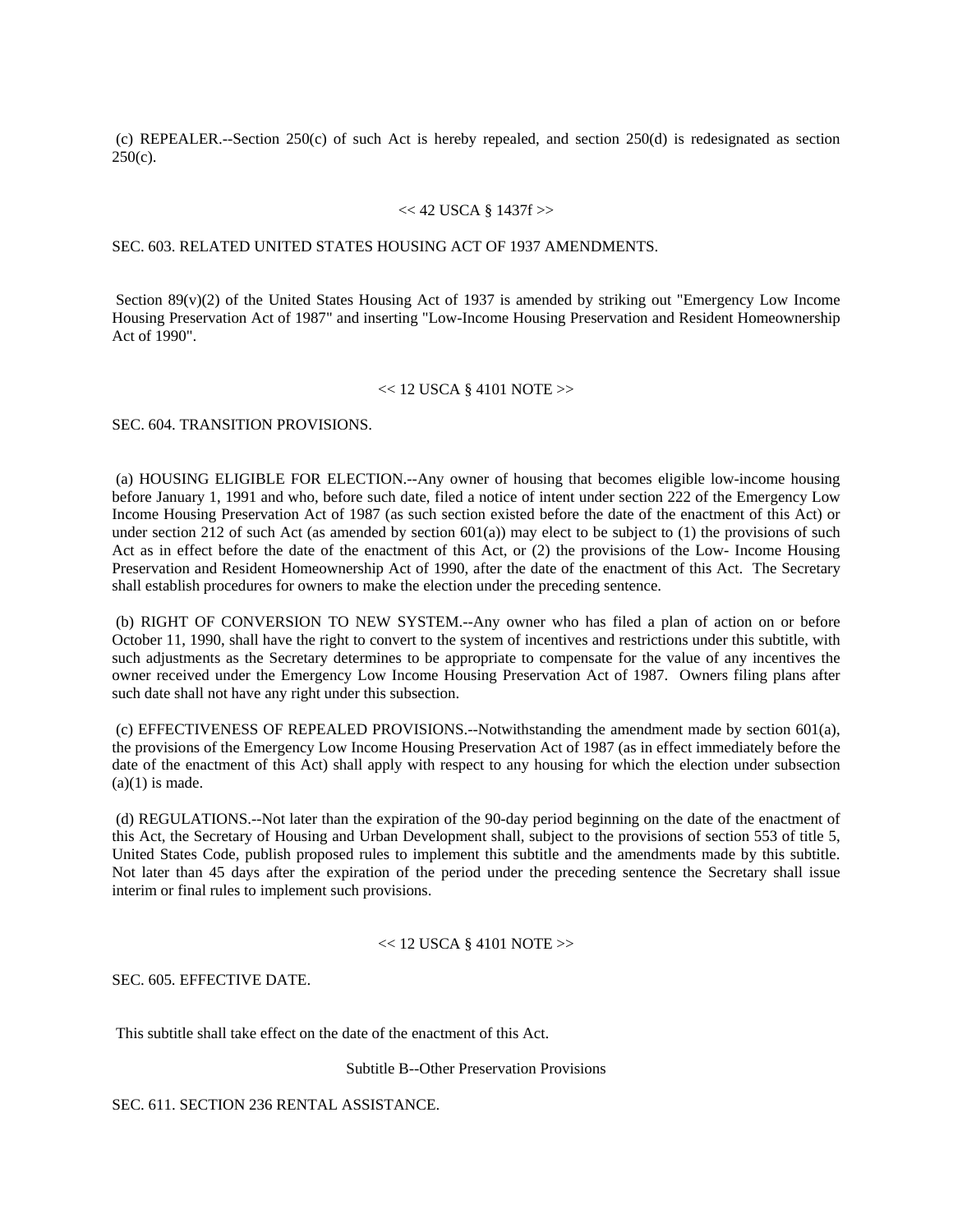#### << 12 USCA § 1715z-1 >>

 (a) DEFINITION OF INCOME.--Section 236(m) of the National Housing Act (12 U.S.C. 1715z-1) is amended by inserting before the period at the end of the first sentence the following: ", except that any amounts not actually received by the family may not be considered as income under this subsection".

(b) RENT CHARGES.--

 (1) PROJECTS ASSISTED UNDER SECTION 236.--Section 236(f) of the National Housing Act (12 U.S.C. 1715z-1(f)) is amended by adding at the end the following new paragraph:

 "(5)(A) In order to induce advances by owners for capital improvements (excluding any owner contributions that may be required by the Secretary as a condition for assistance under section 201 of the Housing and Community Development Amendments of 1978) to benefit projects assisted under this section, in establishing basic rental charges and fair market rental charges under paragraph (1) the Secretary may include an amount that would permit a return of such advances with interest to the owner out of project income, on such terms and conditions as the Secretary may determine. Any resulting increase in rent contributions shall be--

 "(i) to a level not exceeding the lower of 30 percent of the adjusted income of the tenant or the published existing fair market rent for comparable housing established under section 8(c) of the United States Housing Act of 1937;

"(ii) phased in equally over a period of not less than 3 years, if such increase is 30 percent or more; and

"(iii) limited to not more than 10 percent per year if such increase is more than 10 percent but less than 30 percent.

 "(B) Assistance under section 8 of the United States Housing Act of 1937 shall be provided, to the extent available under appropriations Acts, if necessary to mitigate any adverse effects on income-eligible tenants.".

## $<< 12$  USCA §  $17151>>$

 (2) INSURED PROJECTS.--Section 221(f) of the National Housing Act (12 U.S.C. 1715l(f)) is amended by adding at the end the following new undesignated paragraph:

 "In order to induce advances by owners for capital improvements (excluding any owner contributions that may be required by the Secretary as a condition for assistance under section 201 of the Housing and Community Development Amendments of 1978) to benefit projects covered by a mortgage under the provisions of subsection  $(d)(3)$  that bears a below market interest rate prescribed in the proviso to subsection  $(d)(5)$ , in establishing the rental charge for the project the Secretary may include an amount that would permit a return of such advances with interest to the owner out of project income, on such terms and conditions as the Secretary may determine. Any resulting increase in rent contributions shall be--

 "(A) to a level not exceeding the lower of 30 percent of the adjusted income of the tenant or the published existing fair market rent for comparable housing established under section 8(c) of the United States Housing Act of 1937;

"(B) phased in equally over a period of not less than 3 years, if such increase is 30 percent or more; and

 "(C) limited to not more than 10 percent per year if such increase is more than 10 percent but less than 30 percent. Assistance under section 8 of the United States Housing Act of 1937 shall be provided, to the extent available under appropriations Acts, if necessary to mitigate any adverse effects on income-eligible tenants.".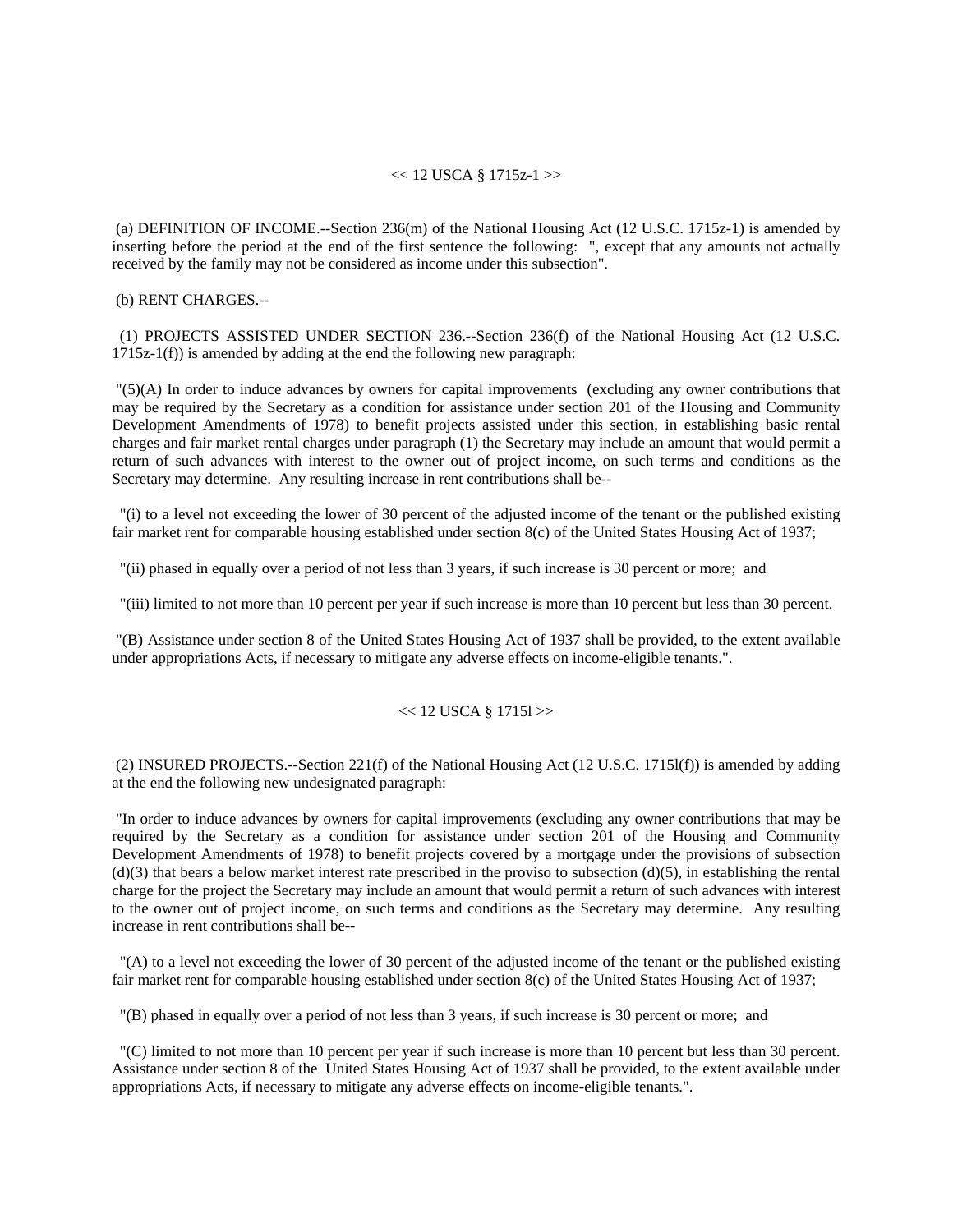### SEC. 612. MANAGEMENT AND PRESERVATION OF FEDERALLY ASSISTED HOUSING.

### $<< 12$  USCA § 1715z-1 >>

 (a) SECTION 236.--Section 236(f) of the National Housing Act, as amended by the preceding provisions of this Act, is further amended by adding at the end the following new paragraph:

 "(6)(A) Notwithstanding paragraph (1), tenants whose incomes exceed 80 percent of area median income shall pay as rent the lower of the following amounts: (A) 30 percent of the family's adjusted monthly income; or (B) the relevant fair market rental established under section 8(b) of the United States Housing Act of 1937 for the jurisdiction in which the housing is located.

 "(B) An owner shall phase in any increase in rents for current tenants resulting from subparagraph (A). Rental charges collected in excess of the basic rental charges shall continue to be credited to the reserve fund described in subsection  $(g)(1)$ .".

#### $<< 12$  USCA § 1715l $>>$

 (b) SECTION 221.--Section 221 of the National Housing Act is amended by inserting the following new subsection after subsection (k):

 "(l)(1) Notwithstanding any other provision of law, tenants residing in eligible multifamily housing whose incomes exceed 80 percent of area median income shall pay as rent not more than the lower of the following amounts: (A) 30 percent of the family's adjusted monthly income; or (B) the relevant fair market rental established under section 8(b) of the United States Housing Act of 1937 for the jurisdiction in which the housing is located. An owner shall phase in any increase in rents for current tenants resulting from this subsection.

 "(2) For purposes of this subsection, the term 'eligible multifamily housing' means any housing financed by a loan or mortgage that is (A) insured or held by the Secretary under subsection (d)(3) and assisted under section 101 of the Housing and Urban Development Act of 1965 or section 8 of the United States Housing Act of 1937; or (B) insured or held by the Secretary and bears interest at a rate determined under the proviso of subsection (d)(5).".

# SEC. 613. ASSISTANCE TO PREVENT PREPAYMENT UNDER STATE MORTGAGE PROGRAMS.

### << 42 USCA § 1437f >>

(a) SECTION 8 ASSISTANCE.--

(1) AUTHORITY.--Section  $8(d)(2)(A)$  of the United States Housing Act of 1937 (42 U.S.C. 1437f(d)(2)(A)) is amended by inserting after the period at the end the following: "Notwithstanding any other provision of this section, a public housing agency and an applicable State agency may, on a priority basis, attach to structures not more than an additional 15 percent of the assistance provided by the public housing agency or the applicable State agency only with respect to projects assisted under a State program that permits the owner of the projects to prepay a State assisted or subsidized mortgage on the structure, except that attachment of assistance under this sentence shall be for the purpose of (i) providing incentives to owners to preserve such projects for occupancy by lower and moderate income families (for the period that assistance under this sentence is available), and (ii) to assist lower income tenants to afford any increases in rent that may be required to induce the owner to maintain occupancy in the project